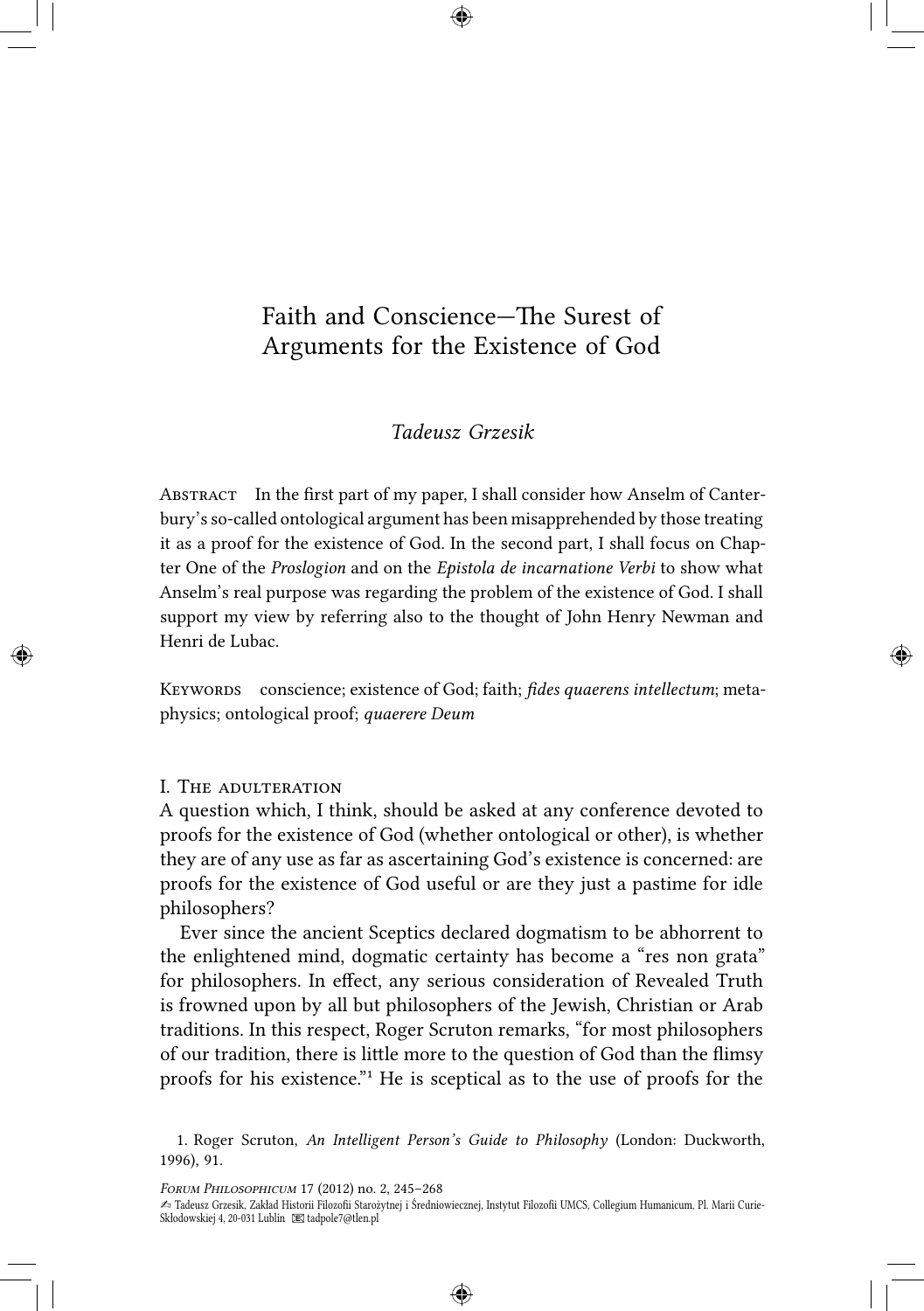existence of God and derides less sceptical logicians by calling them "halfcrazed." Speaking of Anselm's so-called ontological argument, he says, "nobody has been able to prove very much about the argument at all."<sup>2</sup> This would imply that the whole idea is unconstructive, and is just a waste of time.

Therefore, the simple answer to our question is "no." Ontological proofs for the existence of God are of no use as they are unable to achieve what they intend. If they were to be of any use, it would be in a situation where belief in God was already present and the believer was trying to explain the reasons for his faith, as in the case of the Anselmian *Fides quaerens intellectum*.

If the average believer (regardless of creed) were to attend our conference devoted to "Ontological Proofs Today," he<sup>3</sup> might well consider us to be something like a gathering of Martians.<sup>4</sup> We talk like beings from outer space, and no one who is "down to earth" cares much for what we say: it has little practical import for those who believe in God; they would not know whether we even accept God's existence as real! Being "down to earth" is unnatural for Martians anyway, although, having studied philosophy at some time, they should be are aware of an important aspect of philosophical study stressed by the Ancient Stoics: philosophy's proper calling is to serve a practical purpose. Epictetus, for example, understood philosophy's role as one of healing and educating the human being. This idea, however, would be denounced by Martians as being politically incorrect.

John Henry Newman understood the situation and is as outspoken about Martians as Scruton:

Logic makes but a sorry rhetoric with the multitude; first shoot round corners, and you may not despair of converting from a syllogism. Tell men to gain notions of a Creator from His works, and, if they were set about it (which nobody does) they would be jaded and wearied by the labyrinth they were tracing. Their minds would be gorged and surfeited by the logical operation. Logicians are more set upon concluding rightly, than on right

3. I shall refrain from using the "s/he" form of the personal pronoun as I think it is unworthy of the academic tradition.

4. Ishallusethistermforstandforthe"half-crazedlogicians"Scrutonhasinmind.A"Martian" is one capable of the διάνοια level of discussion, but unable to understand the higher ambition of metaphysical speculation. Any serious scholar of Anselm despises Martians for the way they adulterate his thought.

<sup>2.</sup> Ibid., 93.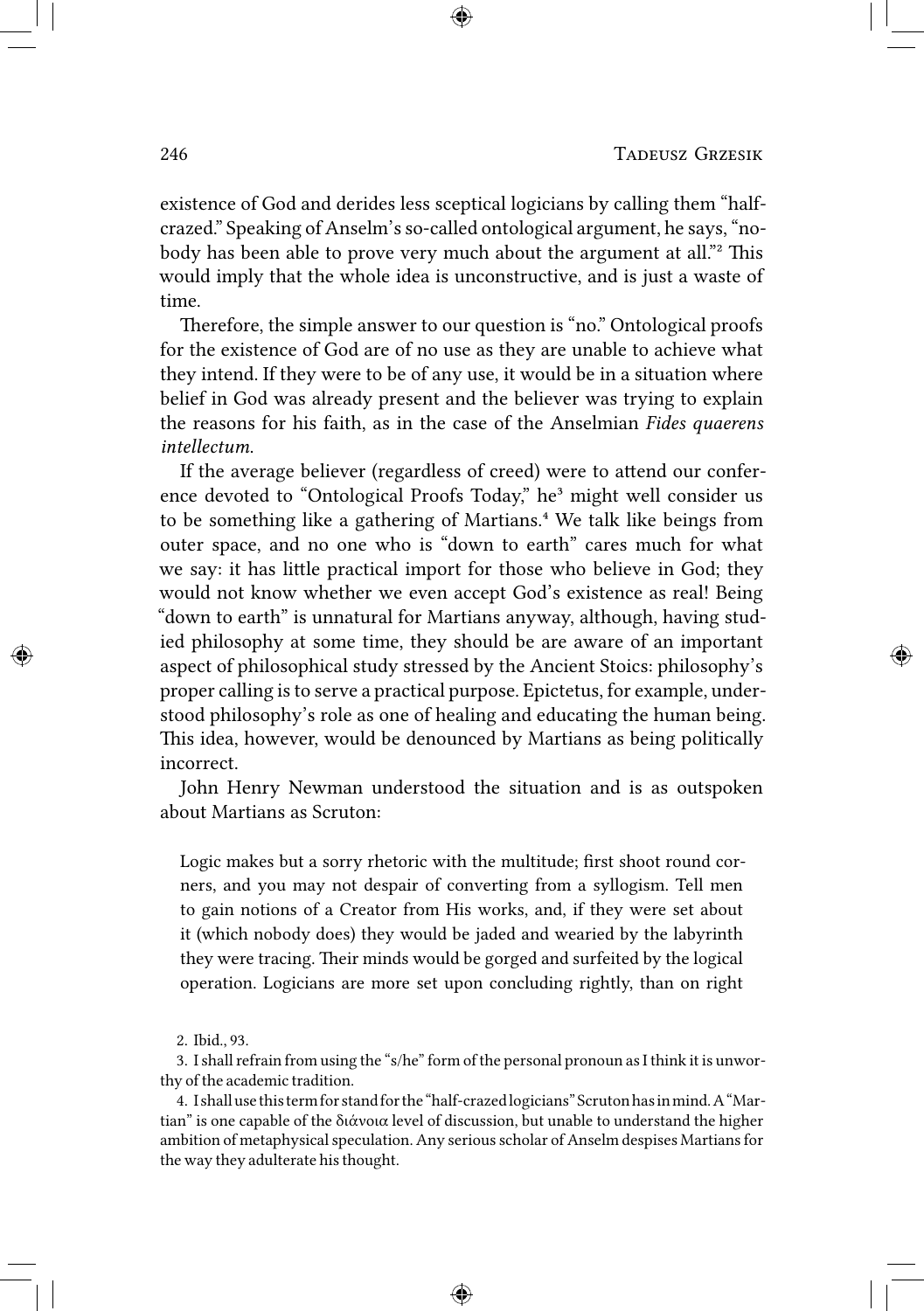conclusions. They cannot see the end for the process. . . . To most men argument makes the point in hand only more doubtful, and considerably less impressive.<sup>5</sup>

Newman is "forever stressing, in one guise of another, the one idea that belief is something other than the result of a logical process; it is precisely not 'a conclusion from premises."<sup>6</sup>

The problem of the existence of God was once part of our education regarding knowledge of the truth and of discerning between good and evil, thus helping keep our spirit in good health, as Epictetus would suggest. It is this wider context of the problem of God's existence, which must be taken into account, if any discussion of it is to be useful. Anselm's idea of *fides quaerens intellectum* is, in my opinion, the only sensible way to approach our enterprise. The truly practical answer to the problem is *fides* and not any ontological proof.

Henri de Lubac, acting, it would seem, as a mouthpiece for all believers, declares, "No proof gave me my God, and no critique can take him from me."7 These are words, which Martians cannot grasp: they are unable to express them in their own language of logical notation. Their problem is considerable and perhaps unsolvable, although they continue at each conference to imagine that they are actually doing something useful to solve it. Theirs is not the honesty of approach, present in Newman when he says,

The being of  $God \dots$  is as certain to me as the certainty of my own existence, though when I try to put the grounds of that certainty into logical shape I find a difficulty in doing so in mood and figure to my satisfaction.<sup>8</sup>

He goes on to note:

I am far from denying the real force for the arguments in proof of a God, drawn from the general facts of human society and the course of history, but these do not warm me or enlighten me . . . were it not for this voice,

5. John Henry Newman, *An Essay in Aid of a Grammar of Assent* (New York; London; Toronto: Longmans, Green, and Co., 1947), 71–72.

8. John Henry Newman, *Apologia pro vita sua: Being a History of His Religious Opinions* (London; New York: Longmans, Green, and Co., 1890), 241.

<sup>6.</sup> Josef Pieper, *Belief and Faith: A Philosophical Tract*, trans. Richard and Clara Winston (London: Faber and Faber, 1963), 26.

<sup>7.</sup> Henri de Lubac, The Discovery of God, trans. Alexander Dru (London: Darton, Longman & Todd, 1960), 180.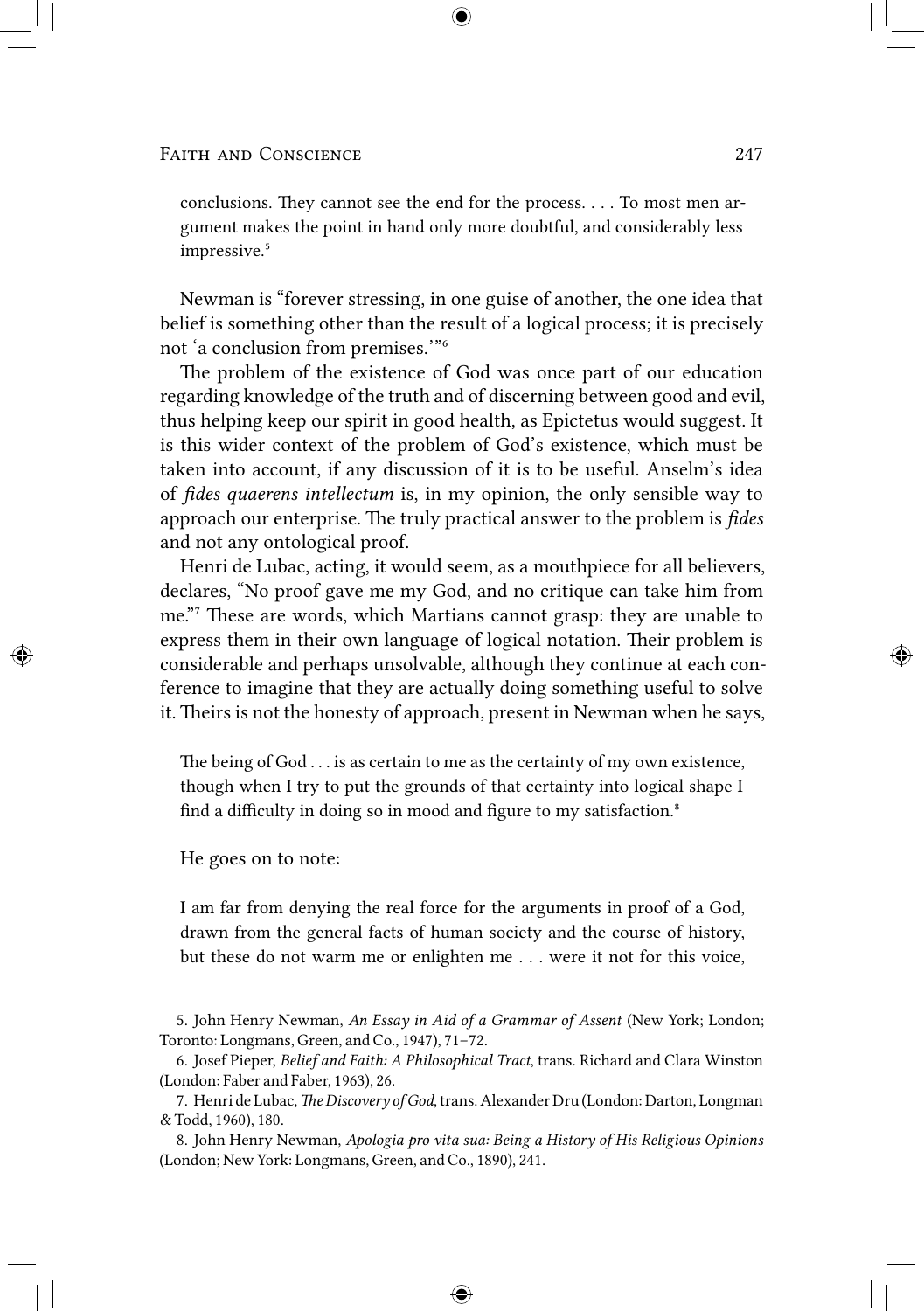speaking so clearly in my conscience and my heart, I should be an atheist, or a pantheist, or a polytheist when I looked into the world.<sup>9</sup>

The world of conscience and heart is *terra incognita* to Martians and this is, I think, the core of the problem.

I would also note that not all arguments for God's existence are of an *a posteriori* type and that some are properly described as non-rational, i.e. based on premises other than those of logic. We need also to consider the idea that there is a special type of argument which is metaphysical, *a priori* and Anselmian. The inability to sense metaphysical speculation at work in Anselm prevents one from fully appreciating the content of Anselm's achievements and leads to an adulteration of his thought.<sup>10</sup> The Martian does not make allowance for the fact that Anselm's argument is a masterpiece of metaphysics, although he would credit Anselm with dialectical abilities. Dom F. S. Schmitt, the editor of Anselm's *Opera Omnia*, discerned the *animal metaphysicum* in Anselm and did not hesitate to characterize his work as a "monumental metaphysical construction" ("ein monumentales metaphysisches Gebäude").<sup>11</sup>

Without recourse to metaphysics, nothing much may be achieved in the study of Anselm's *ratio*, as his *Id quo maius cogitari non potest* is a masterpiece of metaphysics and not of logic. The problem we are dealing with here is not one of logic, but of metaphysics based on Revelation. Only those with methodological awareness, such as Anselm, Newman, de Lubac and others, see this clearly. De Lubac shows such discernment when he "puts logic into its place" and says that reasoning according to logical principles in order to prove the existence of God is not superfluous, "but that the thought, which is our affirmation of God, is not the conclusion of an argument."<sup>12</sup>

"True metaphysics is the science *par excellence* of the real and the concrete."<sup>13</sup> Maurice Blondel helps one realize what we are dealing with when we study arguments for the existence of God, that the proofs of God "are not so much an invention as an inventory, not a revelation so much as an

9. Ibid.

10. Cf. Tadeusz Grzesik, "Anselm of Canterbury-The First Accomplished Theologian of the Middle Ages (The Metaphysical Foundation of Anselm's theologizare)," Acta Mediaevalia 20 (2007).

11. Franciscus Salesius Schmitt, "Anselm und der (Neu-) Platonismus," in *Analecta Anselmiana: Untersuchungen über Person und Werk Anselms von Canterbury* (Frankfurt am Main: Minerva, 1969).

12. de Lubac, *The Discovery of God*, 41.

13. Ibid., 70.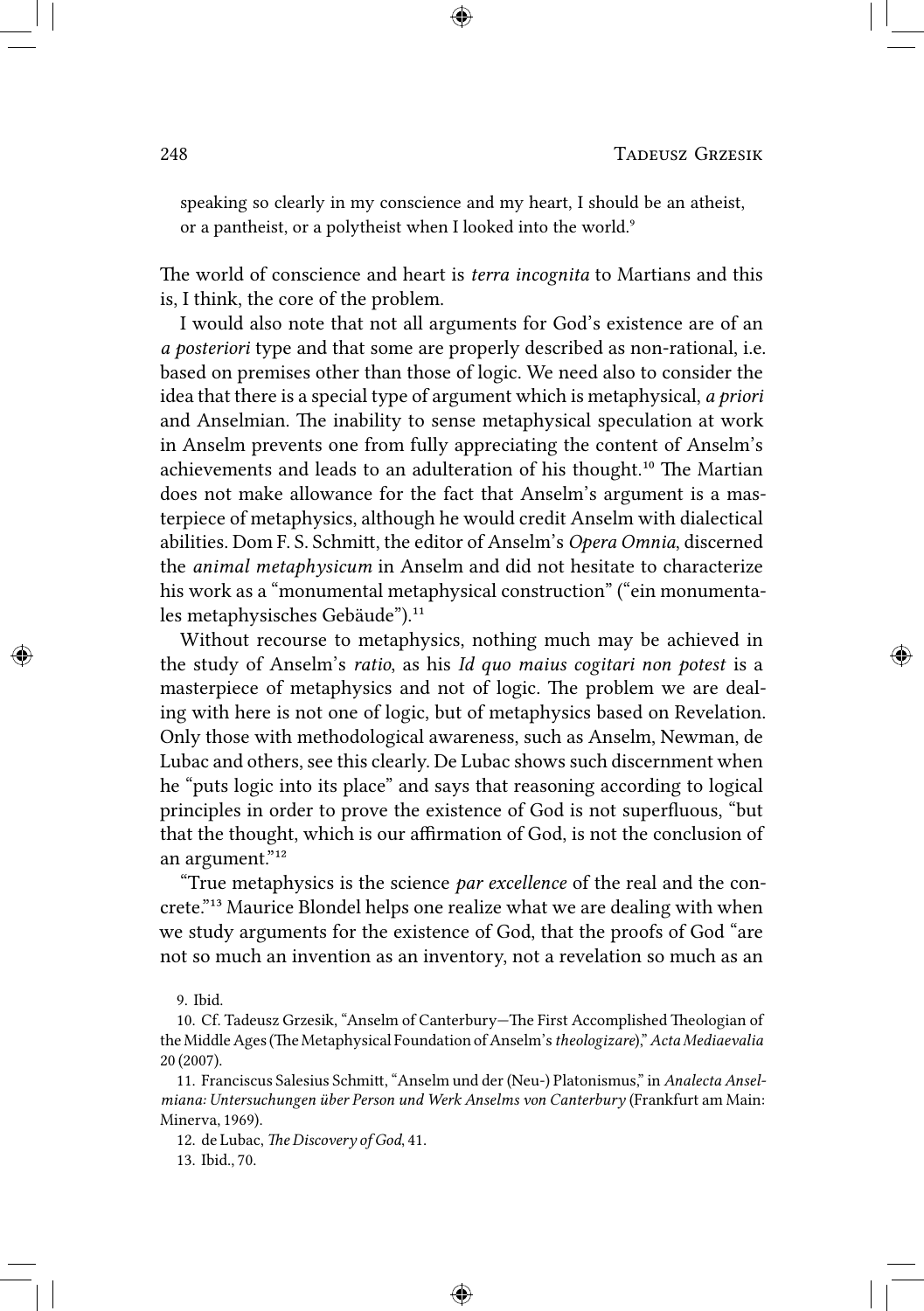elucidation, a purification and a justification of the fundamental beliefs of humanity."<sup>14</sup> The fundamental beliefs of humanity bring one closer to the real and concrete than any logical speculation can do.

The matter is also one of methodological discernment. The subject of "God" belongs to theology based on Revelation. Philosophy may speculate on it, but its conclusions are not even capable of proving that there is a God! Such, too, was Newman's understanding: logic cannot constitute a determining factor where supernatural faith is concerned. This would seem to be the reason why he chose as his motto for the *Grammar of Assent* the words: "Non in dialectica complacuit Deo salvum facere populum suum" ("It did not please God to save His people by dialectic").<sup>15</sup>

However, Newman does not wish to do away with logic completely (and, like Anselm, would certainly not be inclined to join Clarembald of Arras in exclaiming: "A dialecticis libera nos, Domine"). He senses its proper role with regard to faith:

The heart is commonly reached, not through the reason, but through the imagination, by means of direct impressions, by the testimony of facts and events, by history, by description. Persons influence us, voices melt us, looks subdue us, deeds inflame us. Many a man will live and die upon a dogma: no man will be a martyr for a conclusion.  $\ldots$ <sup>16</sup>

When Newman says this, we realize that his idea of the human being is not limited to that of Aristotle's ζῷον λογιστικόν. Newman thinks more in holistic terms and his concept takes into account not only the rational aspect put forward as essential by the Stagirite.

Newman's particular regard for the conscience is well known, as is the fact that he takes the conscience to be an argument for the existence of God. In this regard, he seems to be following Anselm, who in his reply to Gaunilo, advocates faith and conscience as decisive factors in respect of assenting to God's existence. This is something more than relying on simple ratiocination. It is a practical approach referring Gaunilo to the *fides quaerens intellectum* idea*,* "fide et conscientia tua pro firmissimo utor argumento."<sup>17</sup> Faith and conscience are the true arguments, to which Anselm

17. Anselm of Canterbury, *Pro Inspiente*, 1 (Schmitt I.130.16). Text cited according to the edition of Franciscus Salesius Schmitt, in *S. Anselmi Cantuarensis archiepiscopi Opera Omnia*, vol. 1 (Seckau: Ex officina abbatiae seccoviensis, 1938, reprint, Edinburgh: Thomas Nelson & Sons, 1946; Stuttgart; Bad Cannstatt: F. Fromann Verlag, 1968), 130-39.

<sup>14.</sup> Ibid., 64 n.10.

<sup>15.</sup> Newman, *Grammar of Assent*: iii. 16. Ibid., 70–71.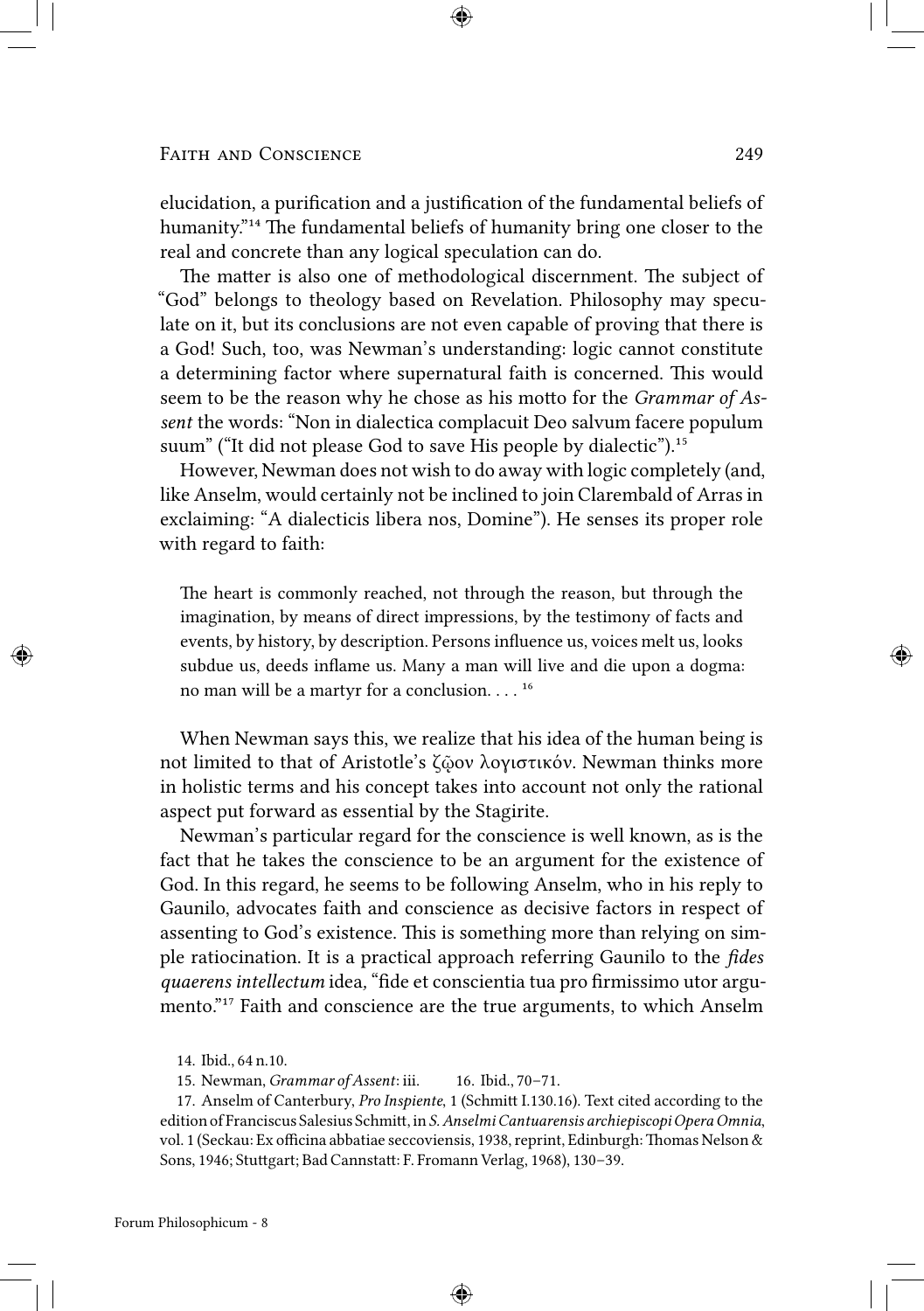points and none other. What is contained in his *ratio* of the *Proslogion*, is a way of faith seeking understanding, and not of God's existence proved in terms of logic. Anselm's attitude is practical: he knew well that to accept God's existence is a matter of faith and of the grace of God.

In the *Grammar of Assent*, Newman sees the insufficiency of logical arguments, albeit appreciating their use for other purposes:

Logic then does not really prove; it enables us to join issue with others; it suggests ideas; it opens views; it maps out for us the lines of thought; it verifies negatively; it determines when differences of *opinion* are hopeless; and when and how far conclusions are probable; but for genuine proof in concrete matter we require an *organon* more delicate, versatile, and elastic than verbal argumentation.<sup>18</sup>

He then sensibly concludes:

Life is for action. If we insist on proofs for everything, we shall never come to action: to act you must assume, and that assumption is faith. . . . Life is not long enough for a religion of inferences; we shall never have done beginning, if we determine to begin with proof. $19$ 

Dogmatism, although rejected by philosophers, has a practical purpose in the *fides quaerens intellectum*, one appreciated by Newman as that which gives something to understand and not something to prove and such, he says, "is the difference between the dogmatism of faith and the speculations of logic."20

Unaided reason is insufficient as a working tool when it comes to matters pertaining to God. Realizing this is essential, if we are not ourselves to become the Martians. Anyone who believes in God's existence might well admit that, from their point of view, those not graced with the gift of faith waste their time, when they speculate on the existence of God. Their enterprise lacks a practical dimension. Academics participating in such a conference as ours should ask: what is the purpose of deliberating on arguments for the existence of God when they give no certainty and certainly do not achieve much by way of making one assent to His existence. Is there anything constructive in dealing with "Ontological Proofs Today"? It does

<sup>18.</sup> Newman, *Grammar of Assent*, 206.

<sup>19.</sup> Ibid., 72.

<sup>20.</sup> JohnHenryNewman,*DiscussionsandArguments on Various Subjects*,newed.(London: Longmans, Green, and Co., 1891), 297.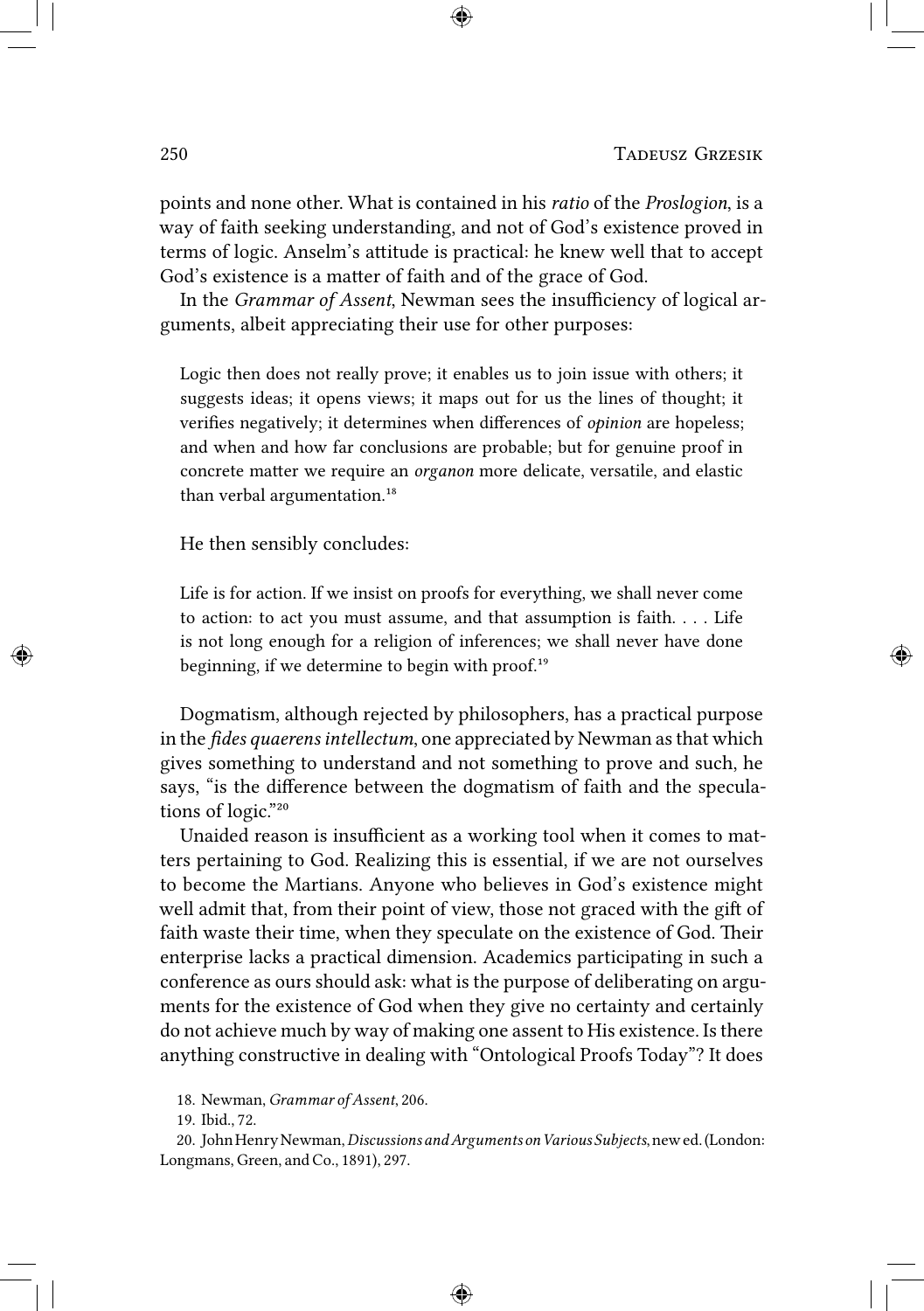not cross the Martian's mind that there could be, as Newman says, "an *organon* more delicate, versatile and elastic than verbal argumentation."<sup>21</sup>

Our enterprise may have academic value, but the exceptional subject of God does not easily lend itself to a dispassionate treatment: it rarely leaves us indifferent. Although one may understand why the believer wishes to engage in speculating on the subject of God in order to confirm what he already believes, it is difficult to see why the self-declared atheist bothers with such a subject. It seems absurd to be occupied with the effectiveness of reasons for the existence of a being whose existence one categorically denies.²² If something doesn't exist, what is the point of talking about it?

After the fall of communism in Central Europe, Professor Bocheński was asked by someone: what is the point of working in Soviet Studies, now that the system has fallen? Bocheński's replied: "Rubbish is rubbish, but scholarship of rubbish is not rubbish!"<sup>23</sup> At least rubbish is something, but what is a non-existent God?

Anselm's methodological awareness must be taken into account when studying any of his texts. He did not lack discernment when dealing with problems on the border of *Sacra Pagina* and philosophy. This is particularly evident when we read the preface to his *Monologion*. One is not therefore surprised that M. J. Charlesworth feels the need to warn readers of the *Proslogion* that they

cannot hope to understand the *Proslogion* and its argument without knowing something of St. Anselm's thought in general and above all of how he conceived of the relationship between knowledge through religious faith and knowledge through unaided philosophical reason.<sup>24</sup>

If Anselm's thought is adulterated today, it is because of the Martians having dealt with it in the way that they do, knowing little about Anselm's thought in general and, in effect, speaking of Anselm *remoto Anselmo.*

The brilliance of logic or of any other secular science does not touch the heart of the problem of God's existence: it only deals with what is effable, and certainly does not instill within us a keen sensibility to the influences of the unseen world. Theology may make use of logic, but in its attempt to

<sup>21.</sup> See footnote 18.

<sup>22.</sup> I stress this point owing to the fact that one of the advertised participants at this conference is a self-declared atheist.

<sup>23.</sup> Józef Maria Bocheński, *Wspomnienia* (Kraków: Philed, 1994), 263.

<sup>24.</sup> Anselm of Canterbury, *St. Anselm's Proslogion*, trans. and intr. Max J. Charlesworth, (Notre Dame: University of Notre Dame Press, 1979), 22.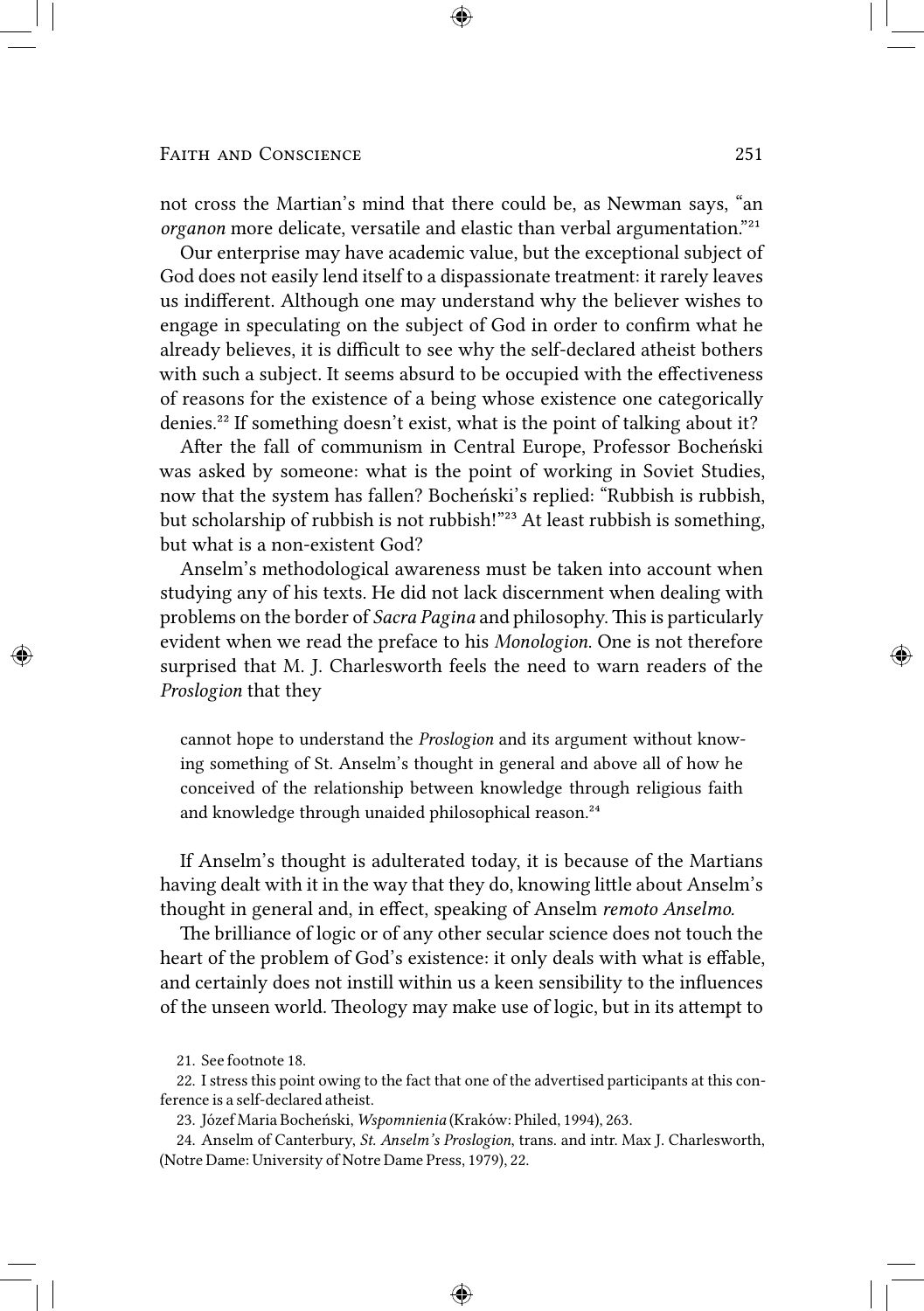grasp the Absolute, there is little logic can achieve if it ignores the premises offered it by Revealed Truth.<sup>25</sup>

Robert Jastrow, a contemporary astronomer, physicist and cosmologist may be said to think in similar terms when he writes,

For the scientist who has lived by his faith in the power of reason, the story ends like a bad dream. He has scaled the mountain of ignorance; he is about to conquer the highest peak; as he pulls himself over the final rock, he is greeted by a band of theologians who have been sitting there for centuries.<sup>26</sup>

I don't quite know where Jastrow took this "bad dream" from, but it seems to evoke the idea Bernard of Chartres launched in the 12<sup>th</sup> century: we are like dwarves sitting on a giant's shoulders. If we see farther than others, it is only because we are perched on the giant, and thanks to the view that his height offers us.

I would contend that the role of the giant is played by Christian Revelation, which we may take advantage of or ignore, when we speculate on the being of God.

John Paul II had this in mind when he said in *Fides et Ratio* that "the truth, which is Christ, imposes itself as a universal authority which holds out to theology and philosophy alike the prospect of support, stimulation and increase."<sup>27</sup> Reason, if it is to remain objective, must "try to be in some sort coextensive with everything that is presented to it, including the data of revelation," which oblige it to "make fresh starts" by helping it to "become aware of its congenital insufficiency."<sup>28</sup>

Thomas Aquinas is on the matter: "quae enim supra rationem humanam sunt, non credimus, nisi Deo revelante."<sup>29</sup> It would be impertinent for human beings to presume they can say something conclusive about God

25. Cf. John Henry Newman, *Certain Difficulties Felt by Anglicans in Catholic Teaching*, "New impression" ed., vol. 2 (London: Longmans, Green, and Co., 1914), 81: "Theology both uses logic and baffles it; and thus logic acts both for the protection and for the perversion of religion. Theology is occupied with supernatural matters, and is ever running into mysteries, which reason can neither explain nor adjust. Its lines of thought come to an abrupt termination, and to pursue them or to complete them is to plunge down the abyss. But logic blunders on, forcing its way, as it can, through thick darkness and ethereal mediums."

26. Robert Jastrow, *God and the Astronomers* (New York: Norton, 1978), 116.

27. John Paul II, *Fides et ratio* [Encyclical letter of the Supreme Pontiff John Paul II: To the BishopsoftheCatholicChurchontheRelationshipBetweenFaithandReason](Washington, D.C.: United States Catholic Conference, 1998), §92.

28. Maurice Nédoncelle, *Is There a Christian Philosophy?*, trans. Illtyd Trethowan (London: Burns & Oates, 1960), 96–97.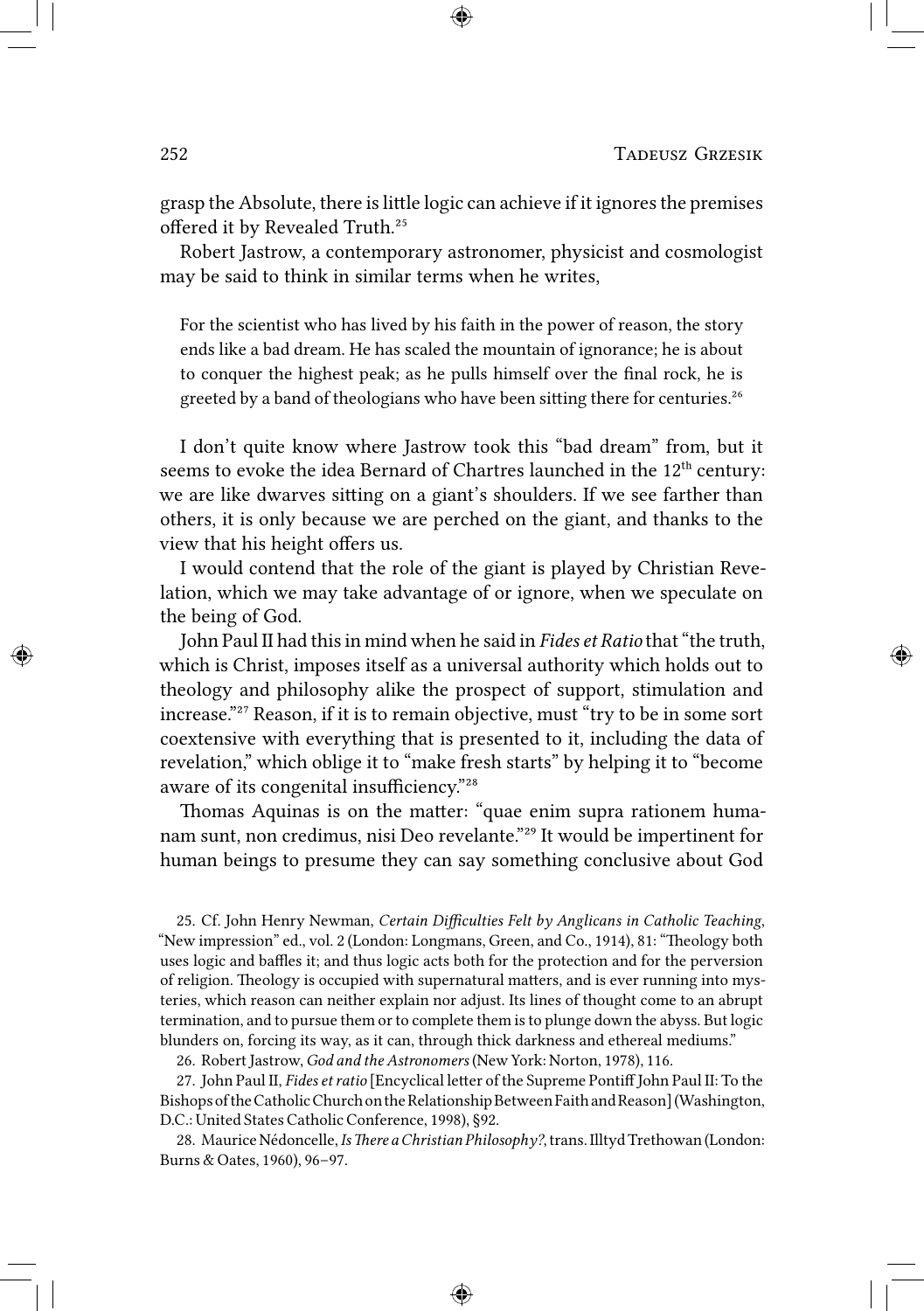without referring to what He reveals about Himself. We may, of course, disregard what Christian Revelation teaches, but even then it might be worthwhile to consider Pascal's thought:

Si vous ne vous souciez guère de savoir la vérité, en voilà assez pour vous laisser en repos. Mais si vous désirez de tout votre coeur de la connaître, ce n'est pas assez ; regardez au détail. C'en serait assez pour une question de philosophie; mais ici . . . il va de tout.<sup>30</sup>

Anselm of Canterbury lived in an intellectual milieu which was quite different from that of our post-modern world. We may still come across remnants of his world, such as the motto of Oxford university "Dominus illuminatio mea," but very few *academici oxonienses* would really know what such a motto, practically speaking, implies.

Today, theology is no longer honored as the queen of the sciences, and philosophy is hardly in a better position itself: suffice it to browse in any bookshop in the West—instead of a theology shelf, you will find one for the occult, instead of philosophy, you'll have one for feminism or social studies at best.

In order to understand Anselm, we must leave aside any anachronisms distorting our view of the intellectual milieu of the Middle Ages and attempt to recreate its climate of thought, which would demand that God and Revealed Truth be reinstated in their position of pre-eminence.

The point I wish to make here is that we unnecessarily deprive ourselves of the support of Revealed Truth especially in matters divine, and that there do not seem to be any good reasons for us doing so. We may blame the Cartesian reform for this paradigm—asserting that by introducing the principle of a rationalistic philosophy, it denied God the right to make known by revelation truths which exceed the natural scope of reason. Whether this was Descartes' intention is another matter: nonetheless, theology was, as a result, dethroned.

Aquinas (who took much from Anselm<sup>31</sup>) works in much the same intellectual climate as Anselm and says that the argument from authority is weakest of all where human authority is concerned, but the argument from the authority of God, the revealer, is more solid and powerful than

<sup>29.</sup> Thomas Aquinas, *Contra gentiles*, lib. 1 cap. 9. Text cited according to the edition *S. Tho*mae Aquinatis Summa contra gentiles: seu De veritate Catholicae fidei (Torino: Marietti, 1922).

<sup>30.</sup> Blaise Pascal, *Pensées*, Lafuma 150; Brunschvicg 226.

<sup>31.</sup> Cf. Tadeusz Grzesik, "The Anselmian Roots of Aquinas," Acta Mediaevalia 20 (2009).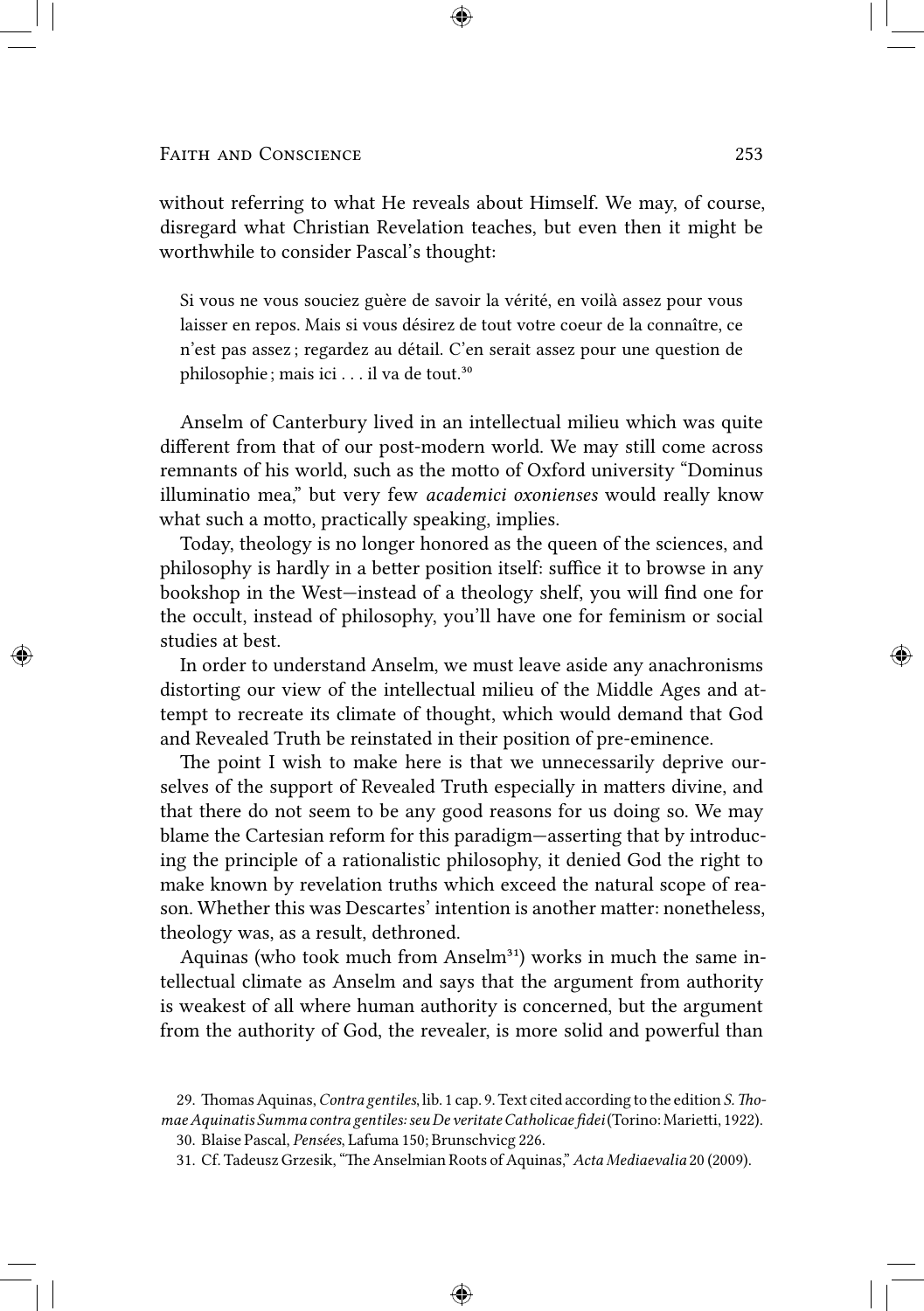any other.<sup>32</sup> Despite acknowledging our limitations regarding matters divine, we decline to look for help there, where most of our academic ancestors did. "Dominus illuminatio mea" is an empty motto for Martians today and yet it is an essential clue to our problem. Because God cannot be compared to any other being, His unique nature demands that we accept Divine Revelation as something which illumines our minds. "God being without principle, cannot be affirmed by virtue of a principle distinct from Himself."33

No one has seen God, as the Apostle John says,<sup>34</sup> but some have experienced Him, whereas others have not and this is not so much a matter of science, it is rather one of honesty and of the human will expressed in choice and assent. Without the support of faith and conscience, God is an enigma.

Those who are undecided regarding Divine Revelation, are, as Newman remarks astutely, greatly inclined to "wait quietly" to see whether proofs of the actuality of revelation will drop into their laps, as though they were in the position of arbitrators and not in that of the needy. "They have decided to test the Almighty in a passionless judicial fashion, with total lack of bias, with sober minds."<sup>35</sup>

For is not this the error, the common and fatal error, of the world, to think itself a judge of Religious Truth without preparation of heart? "I am the good Shepherd, and know My sheep, and am known of Mine." "He goeth before them, and the sheep follow Him, for they know His voice." "The pure in heart shall see God:" "to the meek mysteries are revealed;" "he that is spiritual judgeth all things." "The darkness comprehendeth it not." Gross eyes see not; heavy ears hear not. But in the schools of the world the ways towards

32. Thomas Aquinas, *Summa theologica*, I q.1, a. 8, ad 2: "Licet locus ab auctoritate, quae fundatur super ratione humana, sit infirmissimus, locus tamen ab auctoritate quae fundatur revelatione divina est efficacissimus." Text cited according to the edition of Bernardo Maria de Rubeis and Charles René Billuart, *S. Thomæ Aquinatis Summa theologica*, 5 vols. (Torino: P. Marietti, 1885-86).

33. de Lubac, *The Discovery of God*, 41.

34. 1 John 4:12.

35. Citation after Josef Pieper, *Faith, Hope, Love*, trans. Richard and Clara Winston and Mary Frances McCarthty (San Francisco: Ignatius Press, 1997), 65-66. [Editor's note: The text cited by the paper's author is a re-translation into English of a passage by Newman in his *Grammar of Assent*. The book cited here collects three essays by Pieper. The citation appears in the essay "On Faith: A Philosophical Treatise," translated by Richard and Clara Winston, and cited above in its separate earlier edition as *Belief and Faith: A Philosophical Tract*. The actual Newman citation runs: "those who resolve to treat the Almighty with dispassionateness, a judicial temper, clearheadedness, and candour." Newman, *Grammar of Assent*, 426.]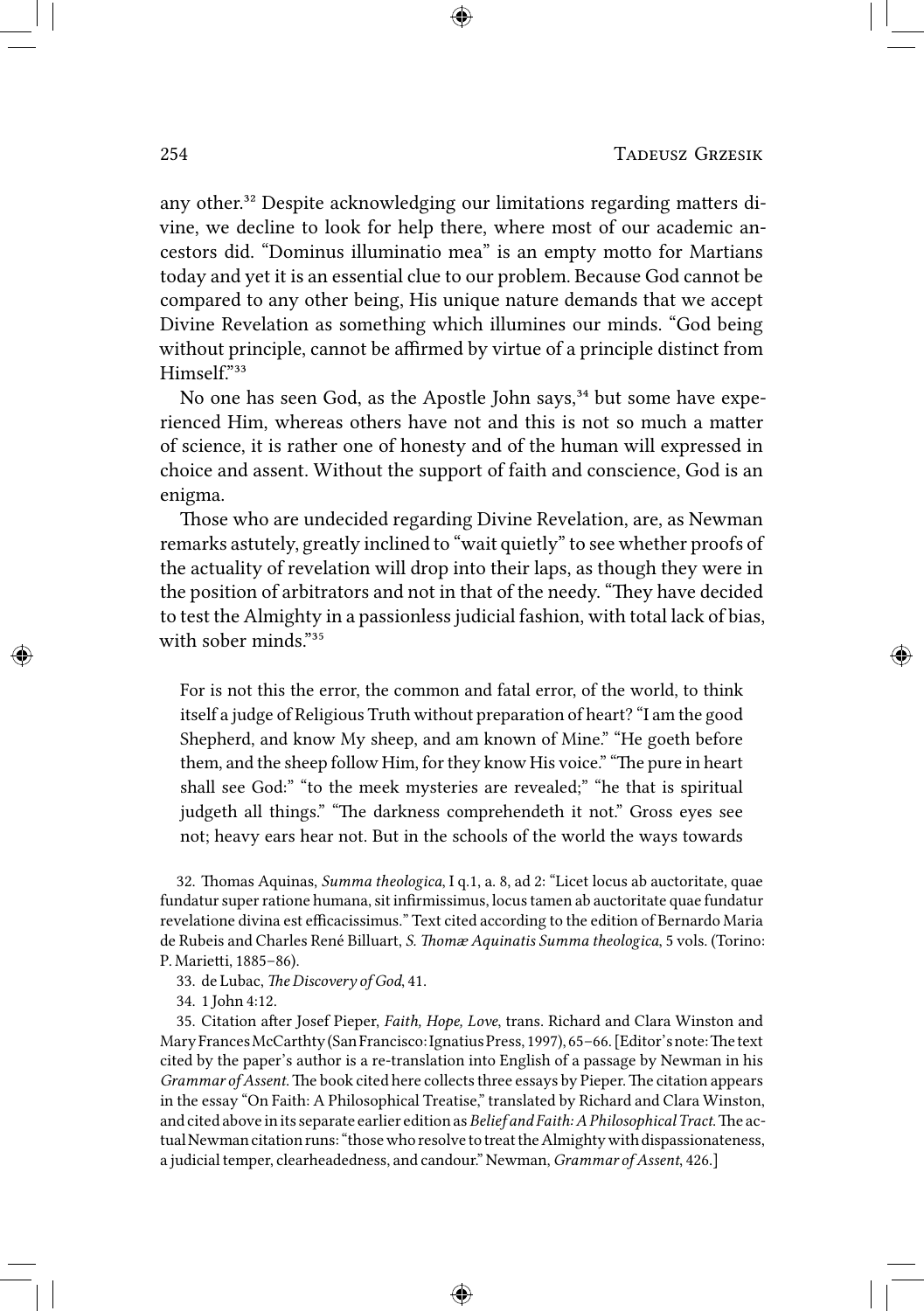Truth are considered high roads open to all men, however disposed, at all times. Truth is to be approached without homage. $36$ 

Even if we might be inclined to think that the first part of what Newman says doesn't apply to our contemporaries, as they could not take the trouble to wait for proofs of the actuality of revelation, the second part is evidently true: how can truth be approached with due reverence if nothing is accepted as objective or absolute truth? The relativism and political correctness that reign in our academic world cannot entirely do away with reverence for truth. Maurice Blondel assesses this correctly, saying:

Truth, for him who rejects or refuses to live by it, is no longer the same as for the person who feeds upon it, but it still is; although entirely different in the one and the other case, its reign is not impugned in either case. $37$ 

Let us, however, return to our mediaeval roots and the sober world of Anselm and Aquinas. The example they both give us is one of theological speculation based on Christian Doctrine as taught by the Catholic Church. If we disregard Christian Revelation, we may be liable to commit anomalies distorting the image of God. Origen warns us in this respect: "Περὶ Θεοῦ καὶ τἀληθῆ λέγειν κίνδυνος οὐ μικρός"<sup>38</sup> ("to speak of God truly is no small danger").

Peter Henrici pertinently reminds us of the essentially religious context of Anselm's famous argument, when he says,

Le contexte religieux est essential pour l'argument anselmien. C'est l'argument d'un croyant, d'un moine, qui médite sur la foi . . . agissant comme

36. John Henry Newman, *University Sermons: Fieen Sermons Preached before the University of Oxford 1826–43* (London: Society for Promoting Christian Knowledge, 1970), 198.

37. Maurice Blondel, *L'action: Essai d'une critique de la vie et d'une science de la pratique* (Paris: F. Alcan, 1893), 438. [Editor's note: cf. English translation: Maurice Blondel, *Action (1893): Essay on a Critique of Life and a Science of Practice, trans. Oliva Blanchette (Notre* Dame: University of Notre Dame, 1984).]

38. Origen, *Selecta in Psalmos,* Migne *PG*, 12.1080a. [Editor's note: the passage, drawn here from a work usually attributed to Origen, is introduced in Greek as a quote. The text quoted by the author of the passage may be found in *The Sentences of Sextus*, a Hellenistic Pythagorean collection, known from two Greek manuscripts, as well as from ancient Latin and Syriac translations. The edition of Henry Chadwick numbers the sentence as 352. See *e Sentences of Sextus,* ed. Henry Chadwick (Cambridge: Cambridge University Press, 1959, reprint, 2003).]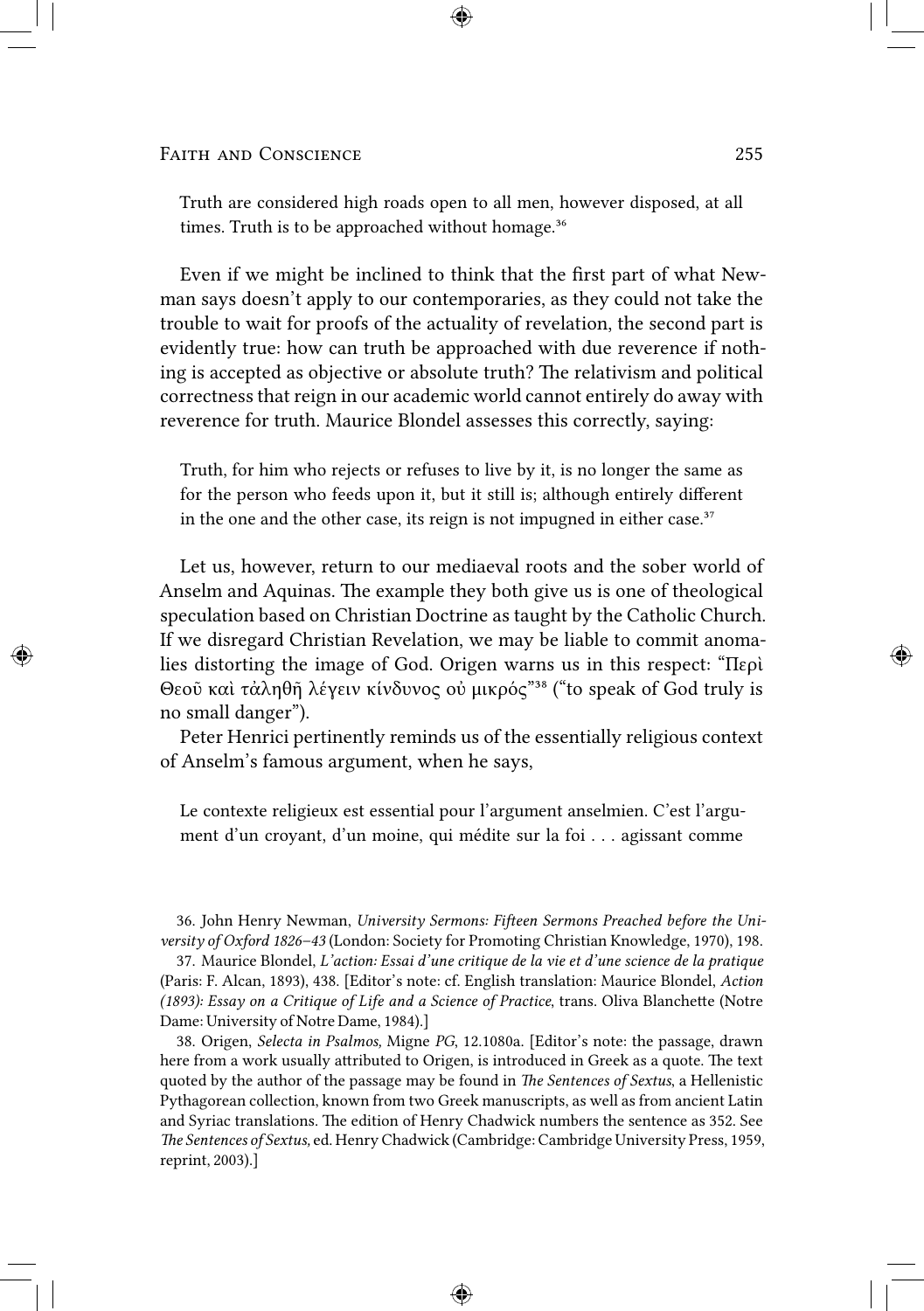quelqu'un qui s'efforce à élever son âme à la contemplation de Dieu et qui cherche à comprendre ce qu'il croit.<sup>39</sup>

However, there is another dimension of understanding Anselm's *ratio*: one which may furnish us with a quite new orientation with regard to this problem.

# II. THE ANTIDOTE

Speaking at an Anselmian conference held in Lublin in 1996, Helen S. Lang expressed an opinion, which is worth quoting here: "The quest for God, which constitutes the central truth of the *Proslogion*, is nothing other than re-establishing, insofar as is possible, the direct relation to God, lost in the fall."<sup>40</sup> This is a point which the average "ontological argument scholar" tends to overlook when reading Anselm. Lang went on to explain how Anselm proposed to achieve this:

It must be conducted by leaving aside everything but God and what can help in the search for Him.  $\dots$  The content of the argument is at the outset restricted to what is divine, or related to the divine. And through the soul we are able to establish the most direct, immediate relation to God. Indeed, when Anselm urges that we enter the soul and exclude everything except God, he implies that God is already present within the soul.<sup>41</sup>

De Lubac thinks in similar terms:

The idea of God cannot be uprooted, because it is, in essence, the Presence of God in man. One cannot rid oneself of that Presence. Nor is the atheist a man who has succeeded in doing so. He is only an idolater who, as Origen [*Contra Celsum,* 2.40.10–11 Borret (Migne *PG* 11.861b)] said, "refers his indestructible notion of God to anything rather than to God himself."<sup>42</sup>

39. Peter Henrici, "Ontologie et religion : De S. Anselme à Blondel,"*Archivio di filosofia* 58 (1990).

40. Helen S. Lang, "Language as Participation in Anselm's *Proslogion*," in *St. Anselm, Bishop and inker*, ed. Roman Majeran and Edward Iwo Zieliński (Lublin: University Press of the Catholic University of Lublin, 1999), 212. The whole of this paper would serve as an "antidote" for the purposes of enlightening Martian-minded scholars.

41. Ibid.

42. de Lubac, *The Discovery of God*, 181.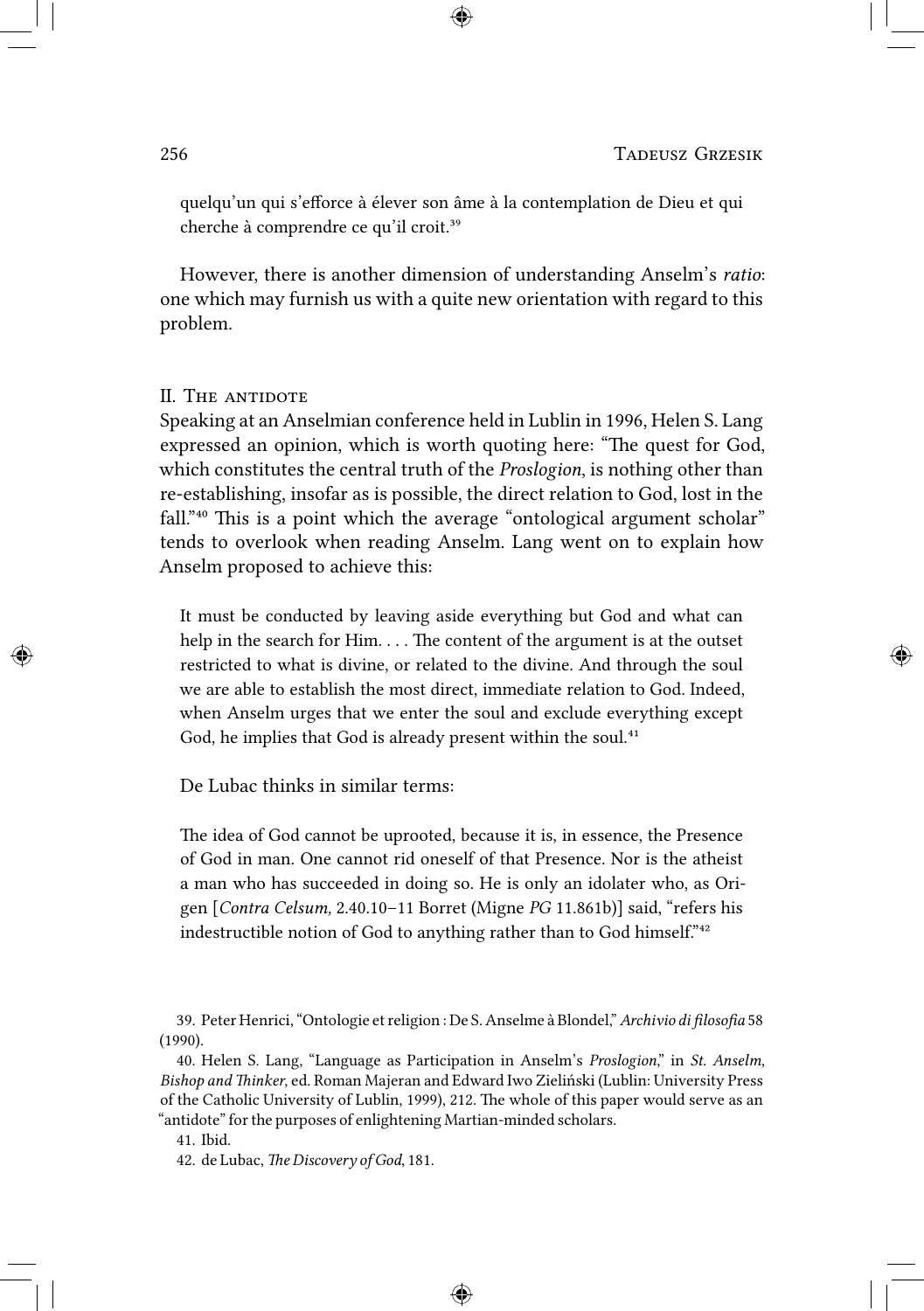### FAITH AND CONSCIENCE 257

In the first chapter of the *Proslogion,* Anselm suggests: "intra in cubiculum mentis tuae."<sup>43</sup> This hints at something which, for Anselm, Newman, De Lubac and all Catholics, has a deeper meaning: Christian revelation teaches that we are made in the image and likeness of God. It is therefore not without reason that we may think that there is a divine constitutive element within us: a presence of God within the human soul.

Bearing this in mind, we may view Anselm's *ratio* of the *Proslogion* in a different way than we usually do: as something which is not meant to be a proof of God's existence.

We all know the verse from Psalm 14 which caught Anselm's attention: "Dixit insipiens in corde suo: non est Deus." Monks, who recite the psalms everyday as part of the Divine Office, came across it regularly. Anselm, who was Prior and then Abbot at Le Bec—for thirty years in all—was known for being concerned not only for his monks' spirituality, but also for their education. He wrote his *Monologion* at their express request and in its sequel, the *Proslogion,* he tries to come to terms with the fact that someone (wise or not) could say in his heart: there is no God. The *insipiens* is denying the presence of God in the human being—a truth accepted by all Christians.

Anselm did not have to prove God's existence to his monks, least of all to himself: to maintain that he did (as the Martians do), is to misunderstand his purpose. Those in doubt should remember that the original title of the *Proslogion* was *Fides quaerens intellectum*—Anselm's *point de depart* was faith. He did not start his work, as Aquinas did, with the question: "An Deus sit?" ("Does God exist?"). He did not aim at converting anyone to belief in God, as this is the result of God's grace working within us and not of any logical argument or proof. Edith Stein, a convert to theism and Catholicism, knew of this from personal experience and in the case of arguments or proofs for the existence of God, pertinently asked: "How many unbelievers, after all, have become believers on the strength of the Thomistic proofs of the existence of God?"<sup>44</sup> (a question Jean Paul Sartre also asked). She would have been keenly aware of the problem of the *insipiens* as she herself, as a Carmelite nun, recited the psalms daily:

To believers who in their faith are certain of their God it seems so impossible to think of God as non-existent that they confidently undertake to convince even the *insipiens*.<sup>45</sup>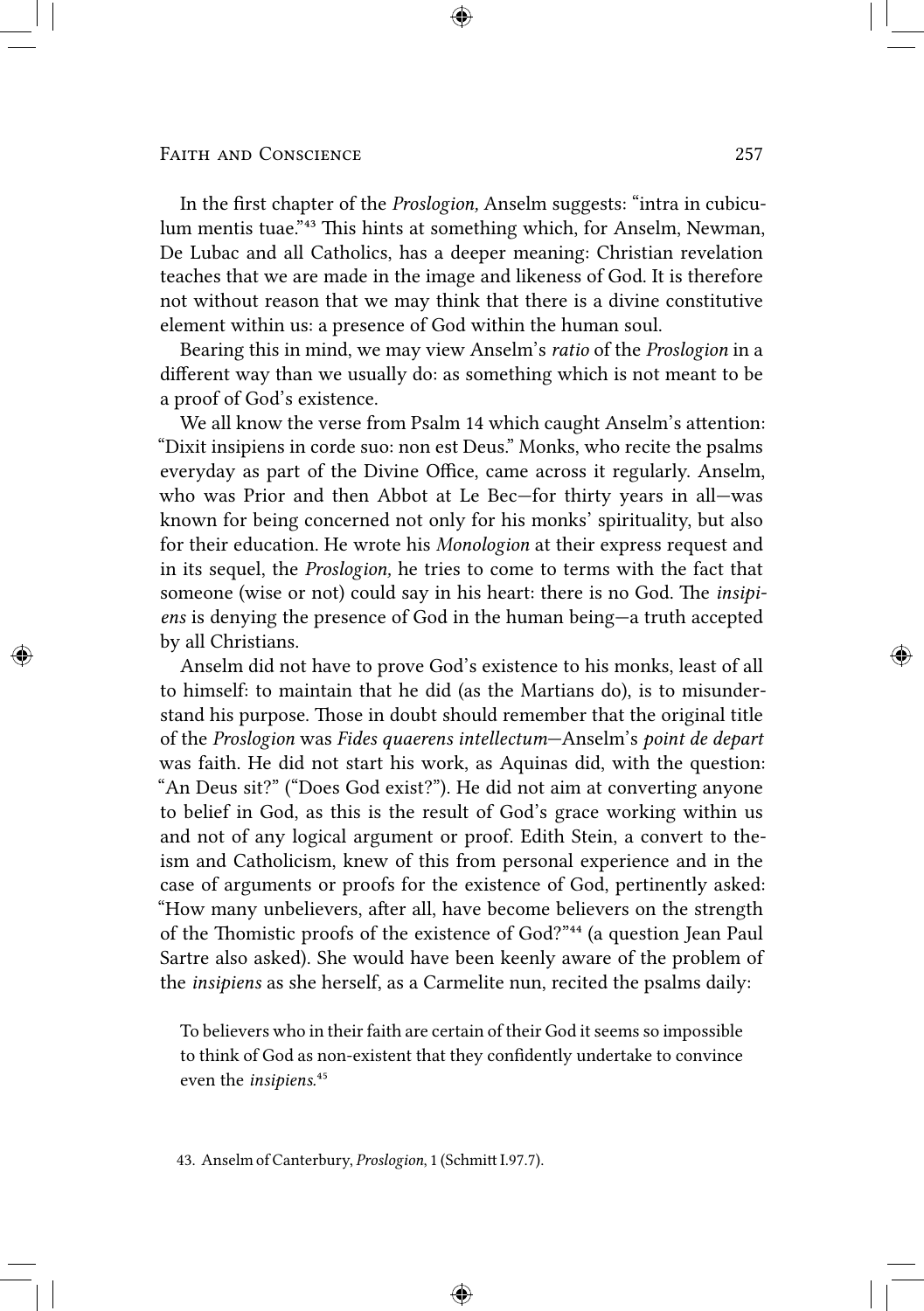If we read Gaunilo's reply to Anselm's *Proslogion,* we should also notice that it was written "pro insipiente" and not "pro incredulo." Certainly the idea of there being a proof here is not Anselm's, and thus in effect adulterates his thought.

Whether God is in our heart or not is our own affair: we may choose to believe or not to believe. I contend that the problem is not one of arguments or proofs for the existence of God, it is rather one of choosing between belief and unbelief. In *Finite and Eternal Being*, Stein remarks that

The way of faith  $\dots$  is not the way of philosophical knowledge. It is rather the answer of another world to a question which philosophy poses. But philosophy has also its own specific way: it is the way of discursive reasoning, the way or ways in which the existence of God is rationally demonstrated. . . . A Christian philosophy will regard it as its noblest task to prepare the way for supernatural faith.<sup>46</sup>

The process by which supernatural faith comes to touch human beings is a mystery: the mystery of God's grace working where it can. However, the *praeambula fidei* is less mysterious, and readily explained by those who experience the act of belief. To such as these belong Anselm, Newman and Stein—all of whom, it seems, would give testimony that those who believe enjoy the grace which may be called the intelligence given by faith.

Anselm is specific on this point when he says,

Nimirium hoc ipsum quod dico: qui non crediderit, non intelliget. Nam qui non crediderit, non experietur; et qui expertus non fuerit, non cognoscet.<sup>47</sup>

It is with this in mind, moreover, that Anselm refers Gaunilo to his faith and conscience.

Lang speaks of the "quest for God" as constituting the central truth of the *Prologion*.<sup>48</sup> The *quaerere Deum* is evident to all who have read the first chapter of the *Proslogion*.

- 44. Edith Stein, *Finite and Eternal Being: An Attempt at an Ascent to the Meaning of Being*, trans. Kurt F. Reinhart (Washington, D.C.: Institute of Carmelite Studies Publications, 2002), 110. 45. Ibid. 46. Ibid., 59, 28.
- 47. Anselm of Canterbury, *Epistola de incarnatione Verbi*, I (Schmitt II.9.5–6). Text cited according to the edition by Franciscus Salesius Schmi, in *S. Anselmi Cantuarensis archiepiscopi Opera Omnia*, vol. 2 (Roma: [Sansaini], 1940, reprint, Edinburgh: Thomas Nelson & Sons, 1946; Stuttgart; Bad Cannstatt: F. Fromann Verlag, 1968), 3-35.

48. Lang, "Language as Participation," 212.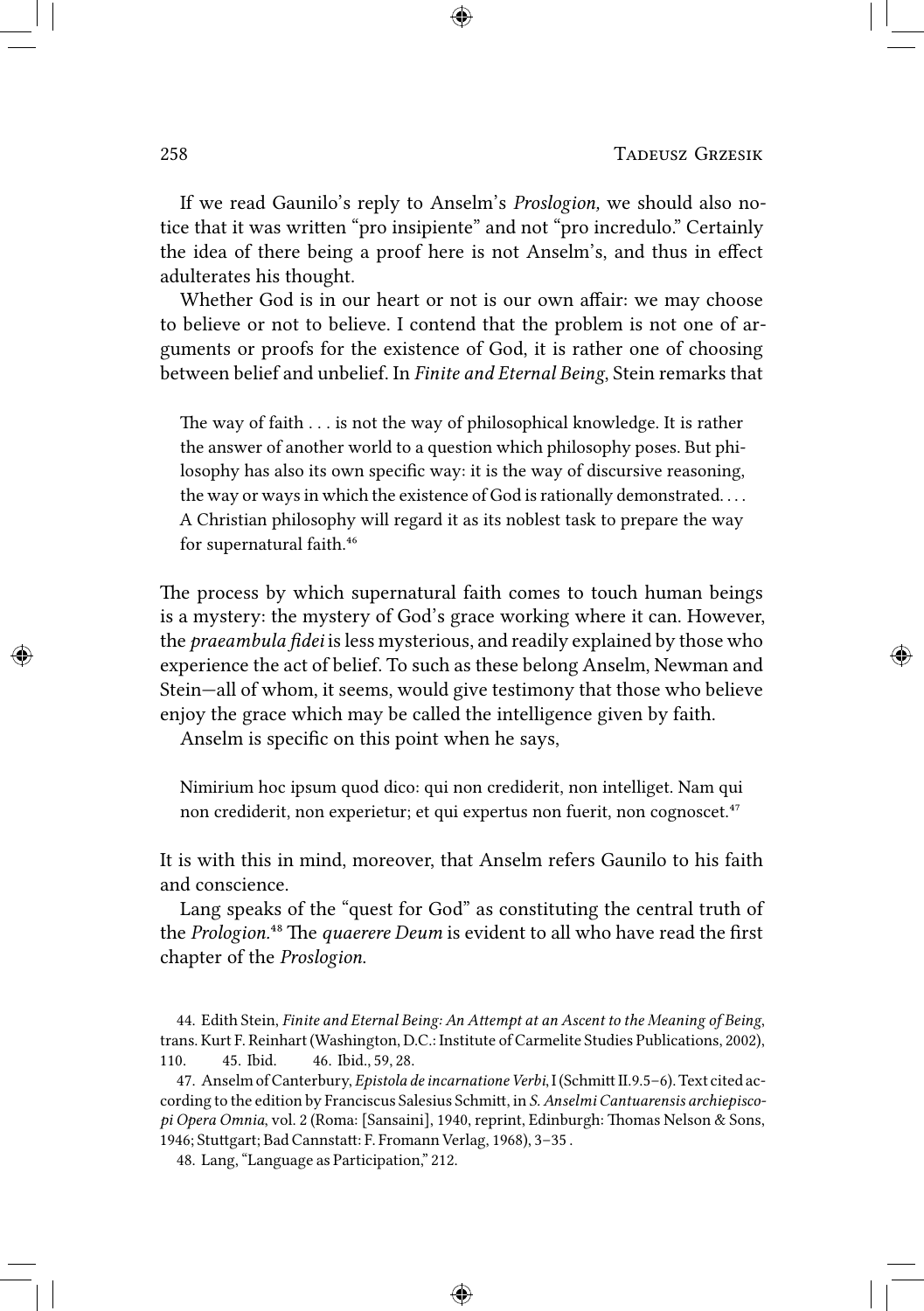Anselm, who believes in God and loves Him, is at great pains to look for the object of his love. This first chapter has something in it of the flavor of the biblical Canticle of Canticles. Its ambience is one of earnestly seeking the face of the beloved: it is full of pathos and passion, showing how deeply Anselm is attached to his Lord and how much he craves for the One he loves. We are, indeed, in a quite different world here from that of the Martians. The only problem is, have they ever registered this fact when dealing with Anselm's so-called ontological argument?

Faith prompts us to look for God and, in doing so, to admit our limitations in this respect. This in turn helps us realize that we need help from above, to "make use of the giant" and to "ascend intellectually to those things," to use Anselm's words of the *Epistola de incarnatione Verbi*, that first need the ladder of faith."49

*Quaerere Deum* is an undertaking which inspires those who believe in God: they have realized His greatness and know that He is "semper maior" and, as such, always constituting a challenge to the human mind. This is the climate of *Proslogion* Chapter 1, which sets the tone for the whole of the work. The problem, therefore, of the *Proslogion* is not whether we may prove God's existence, but whether we are actually looking for God as Anselm is—whether we are holistically committed in doing so.

The *quaerere Deum* remains insignificant for many an academic studying Anselm's *ratio*: they prefer to treat it as an occasion for philosophizing without committing oneself personally to God. This was noticed by Newman:

Knowledge of premises, and inferences upon them,—this is not to *live*. It is very well as a matter of liberal curiosity and of philosophy to analyze our modes of thought; but let this come second, and when there is leisure for it, and then our examinations will in many ways even be subservient to action. But if we commence with scientific knowledge and argumentative proof, or lay any great stress upon it as the basis of personal Christianity, or attempt to make man moral and religious by Libraries and Museums, let us in consistency take chemists for our cooks, and mineralogists for our masons.<sup>50</sup>

Especially for logicians of such a mould, Anselm's argument has become a playground or an entertaining puzzle, which has little in common with

<sup>49.</sup> Anselm of Canterbury, *Epistola de incarnatione Verbi*, I (Schmitt II.7.10-12).

<sup>50.</sup> Newman, *Discussions and Arguments*, 295–96.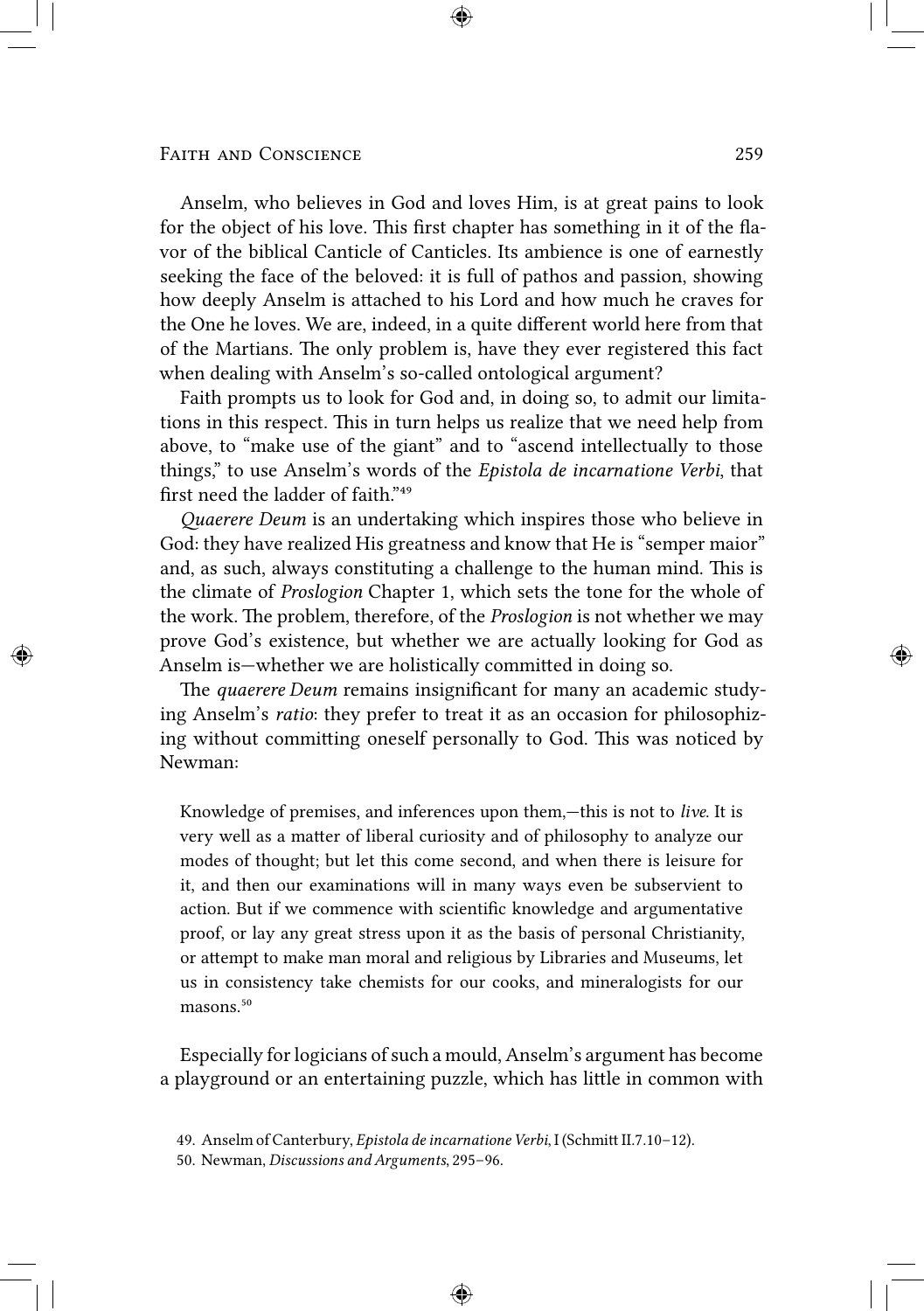*quaerere Deum* or, indeed, with their own *modus vivendi*. Such academics are quite often not even interested in Anselm's thought and rarely, if ever, attend conferences devoted to him. That is why I am more inclined to be convinced by what a Benedictine scholar, such as Franz Salesius Schmitt, Robert Pouchet, or David Knowles, says about Anselm than by, for example, a brilliant atheist professor of philosophy who lacks the experience and commitment lived out in *quaerere Deum*. Of course, I cannot deny the latter knowledge of Anselm, but he does not have the intelligence of faith and that of a life lived accordingly. Just as faith and brilliance do not always go together, so too in the case with atheism: an added handicap is the defect of unbelief, which lacks the perspective given to those who are perched on the shoulders of a giant.

But the Anselm of *Proslogion* 1 is not pure guts: he ably and admirably combines *fides* and *intellectus* and ends this first chapter by concluding,

Fateor, domine, et gratias ago, quia creasti in me hanc imaginem tuam, ut tui memor te cogitem, te amem. Sed sic est abolita attritione vitiorum, sic est offuscata fumo peccatorum, ut non possit facere ad quod facta est, nisi tu renoves et reformes eam. Non tento, domine, penetrare altitudinem tuam, quia nullatenus comparo illi intellectum meum; sed desidero aliquatenus intelligere veritatem tuam, quam credit et amat cor meum. Neque enim quaero intelligere ut credam, sed credo ut intelligam. Nam et hoc credo: quia "nisi credidero, non intelligam."<sup>51</sup>

Henri de Lubac, in an inspiring article entitled "Seigneur, je cherche ton visage,"⁵² points out that Anselm begins the *Proslogion* by making his own words taken from Psalm 26: "Quaero vultum tuum, Domine, vultum tuum requiro" ("I seek Your countenance, O Lord, Your countenance I seek"). De Lubac goes on to remark that Anselm's aim is not only to achieve "l'intelligence spirituelle" as was the case with Origen and Augustine, but that Anselm differs by wishing to attain to an "intelligence de la foi," which would be an "intelligence dialectique," one allotting reason an important part. Indeed, in the *Epistola de incarnatione Verbi* Anselm makes quite clear his appreciation of the role of reason, "In eorum quippe animabus ratio, quae et princeps et iudex debet omnium esse quae sunt in homine."<sup>53</sup>

This power is allowed autonomy and that is why Anselm is a philoso-

<sup>51.</sup> Anselm of Canterbury, *Proslogion*, 1 (Schmitt I.100.12-19).

<sup>52.</sup> Henri de Lubac, " 'Seigneur, je cherche ton visage' : Sur le XIVe chapitre du *Proslogion* de saint Anselme," *Archives de Philosophie* 39 (1976).

<sup>53.</sup> Anselm of Canterbury, *Epistola de incarnatione Verbi*, I (Schmitt II.10.1-2).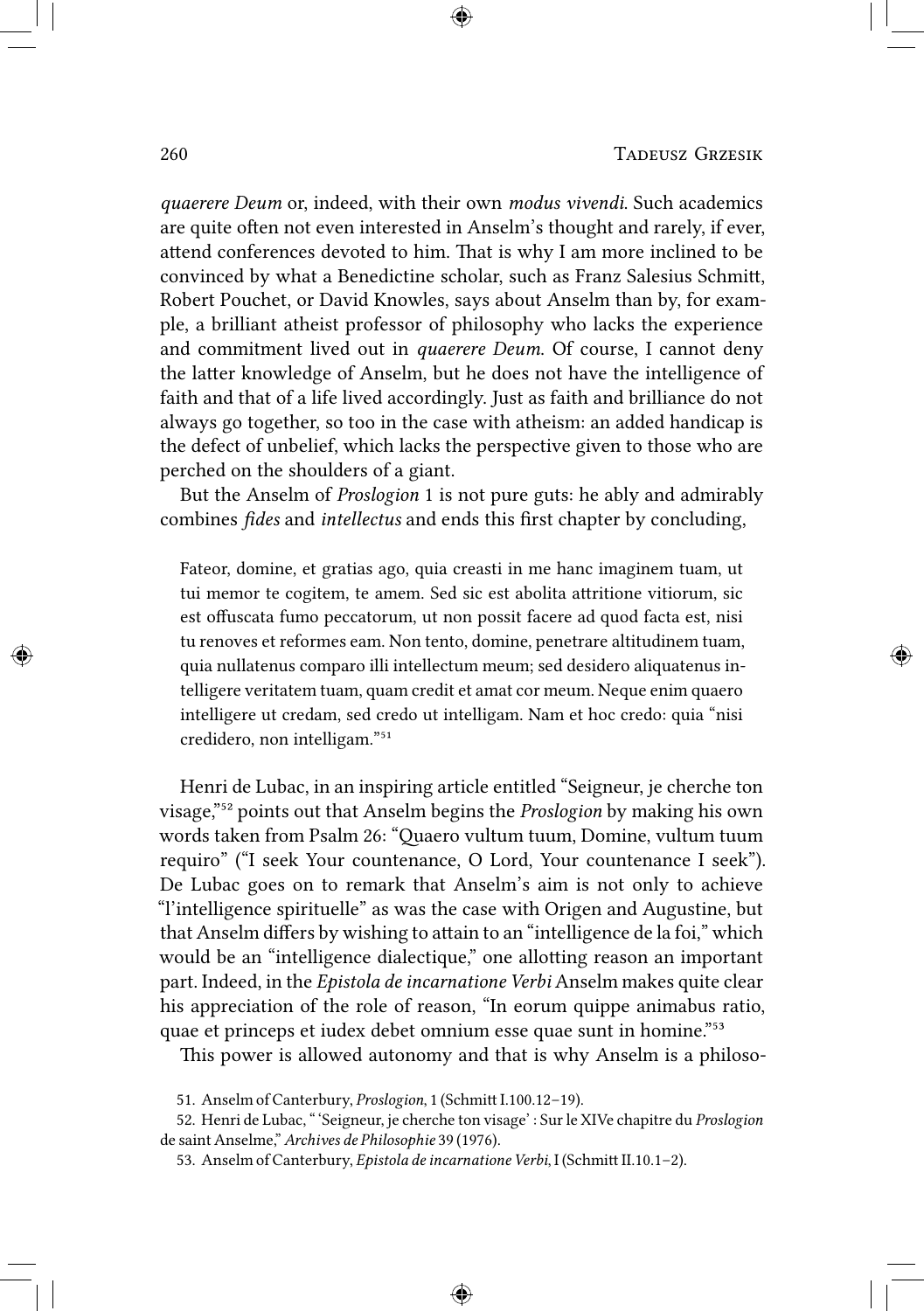pher in the way we understand today. But where we stop and fall short, Anselm continues: for him God is the highest instance of reason and one continually to be referred to in the quest for truth. His wishing to see the face of God is tantamount to coming to a full knowledge of the truth. In the *Cur Deus homo*, chapter 8, Anselm declares: "the will of God is never irrational" ("voluntas namque dei numquam est irrationabilis").<sup>54</sup> God's reasons may not always be evident to human beings, but He is never irrational, and the more we open ourselves up to His Revelation, the more we seek Him, the better chance we stand to understand the truth.

This is the "intelligence de la foi" of which de Lubac speaks. De Lubac distinguishes two types: one, which applies to the whole of Christian Doctrine and its nature is contemplative and inclined to mysticism; the other is used regarding the problem of God and is more inclined to logic and reason and, as De Lubac says, is more in accord with our present-day understanding of speculation. This, we may think, is the reason why the *Proslogion* has attracted so many philosophers to comment on it. To quote Scruton again, with regard to Anselm's famous *ratio*, it is "indeed, . . . the one argument for God's existence that is still alive, and which perhaps always was alive, even before Anselm gave explicit voice to it."<sup>55</sup>

In the prefatory comment Anselm makes in the *Epistola de incarnatione Verbi*, we see his concern for the proper disposition of mind and heart in those who wish to treat of the "loftiest questions regarding Christian Revelation" ("in altissimas de fide quaestiones assurgere").<sup>56</sup>

e prelude to studying *Sacra Pagina* in Anselm's time was grounding in the *trivium*. Poor philosophical aptitude was seen by the Church as being at the root of many a heresy. Even centuries later, Francis Bacon seems to agree on this point, when he says, "a superficial tincture of philosophy may incline the mind to atheism, yet a further knowledge brings it back to religion."57

54. Anselm of Canterbury, *Cur Deus homo*, 8 (Schmitt II.59.11). Text cited according to the edition of Franciscus Salesius Schmitt, in *S. Anselmi Cantuarensis archiepiscopi Opera Omnia*, vol. 2 (Roma: [Sansaini], 1940, reprint, Edinburgh: Thomas Nelson & Sons, 1946; Stuttgart; Bad Cannstatt: F. Fromann Verlag, 1968), 37-133.

55. Scruton, *An Intelligent Person's Guide*, 21.

56. Anselm of Canterbury, *Epistola de incarnatione Verbi*, I (Schmitt II.7.10)

57. Francis Bacon, *Advancement of Learning*, in *Advancement of Learning, and Novum Organum*, Revised ed. (London; New York: The Colonial Press, 1900), 5 (in Book 1). Cf. the passage in the author's longer Latin version, Francis Bacon, *De dignitate et augmentis scientiarum libri IX*, (Londini: in Officina Ioannis Haviland, 1623), 8 (in Book 1): "Quin potius certissimum est, atque experientia comprobatum, leues gustus in Philosophia, mouere fortasse ad Atheismum, sed pleniores haustus ad Religionem reducere." Cf. also a French translation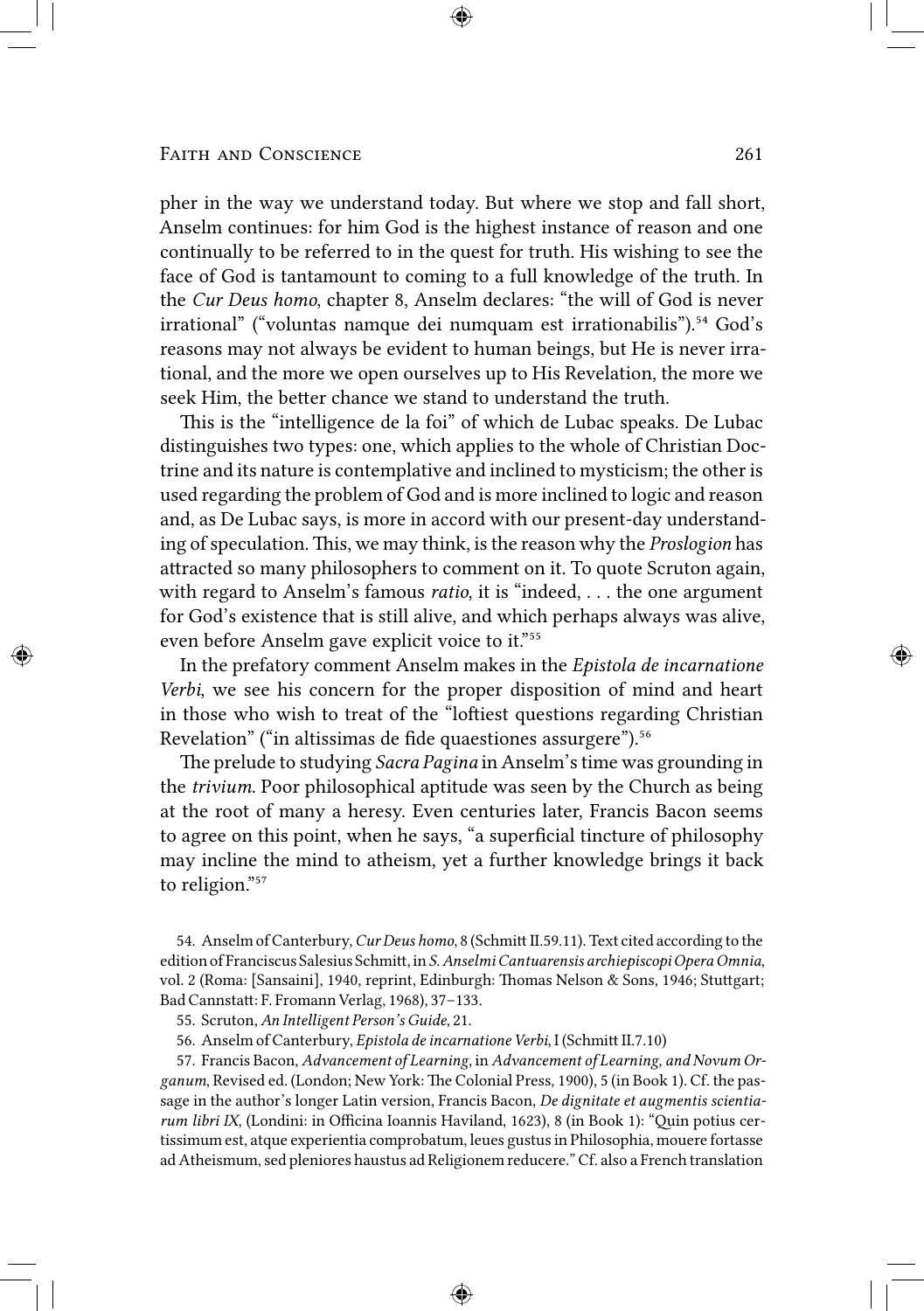Of great importance for Anselm are the following directives given in the *Epistola de incarnatione Verbi*: solidity of faith, a loving adherence to it, and a life humbly led in accordance with it.<sup>58</sup> Any lack in respect of these is considered a defect which hinders proper understanding of Christian Revelation. The theologian therefore is required not only to know his subject, but to be fully committed to it in mind and heart. This is poignantly expressed by Anselm's contemporary, William of Saint-Thierry, "Sed in hac questione Deum videndi, plus plus mihi videtur valere vivendi modus, quam loquendi."<sup>59</sup>

Faith, too, is not just a matter of academic knowledge. In many of his works, Newman shows deep interest in the structure of faith. He is continually stressing—as Joseph Pieper notes—the one idea that belief is something other than the result of a logical process: "This idea has been summed up most cogently by Newman in his Oxford University addresses *We Believe because We Love.*"⁶⁰ Anselm speaks in a similar vein in *Proslogion* 1, when he refers to "that truth which my heart believes and loves."<sup>61</sup>

To explain the role of love as the basis of belief is beyond the scope of my paper, it being, in essence, a matter personal to each believer. It is, however, possible to identify what Newman held to be instrumental in the assent to Revealed Truth.

Hilda Graef observed that

By basing Christian belief and with it the spiritual life on the evidence of conscience on the one hand and on the acceptance of converging probabilities on the other, Newman freed them from the strait-jacket of logic used in the theological textbooks which he held incapable of dealing with the facts, and assigned them to the province of what he calls the *illative sense*. Which may roughly be explained as the faculty in us which enables us to reach conclusions which are certain without the apparatus of syllogisms.<sup>62</sup>

from the era, Francis Bacon, *Neuf livres de la dignité et de l'accroissement des sciences*, trans. Gilbert de Golefer (Paris : Jacques Dugast, 1632), 11: "Une legere cognoissance de la Philosophie, peut tourner un homme à l'Atheisme; de mesme que son entiere et parfaite intelligence, le peut ramener à la vraye religion."

58. Anselm of Canterbury, *Epistola de incarnatione Verbi*, I (Schmitt II.6.10-7.2): "Nullus quippe Christianus debet disputare, quomodo quod catholica ecclesia corde credit et ore confitetur non sit ; sed semper eandem fidem indubitanter tenendo, amando et secundum illam vivendo humiliter quantum potest quaerere rationem quomodo sit."

59. William of Saint-Thierry, *Aenigma fidei*, Migne *PL* 180.398c.

- 60. Pieper, *Belief and Faith*, 31.
- 61. See footnote 51.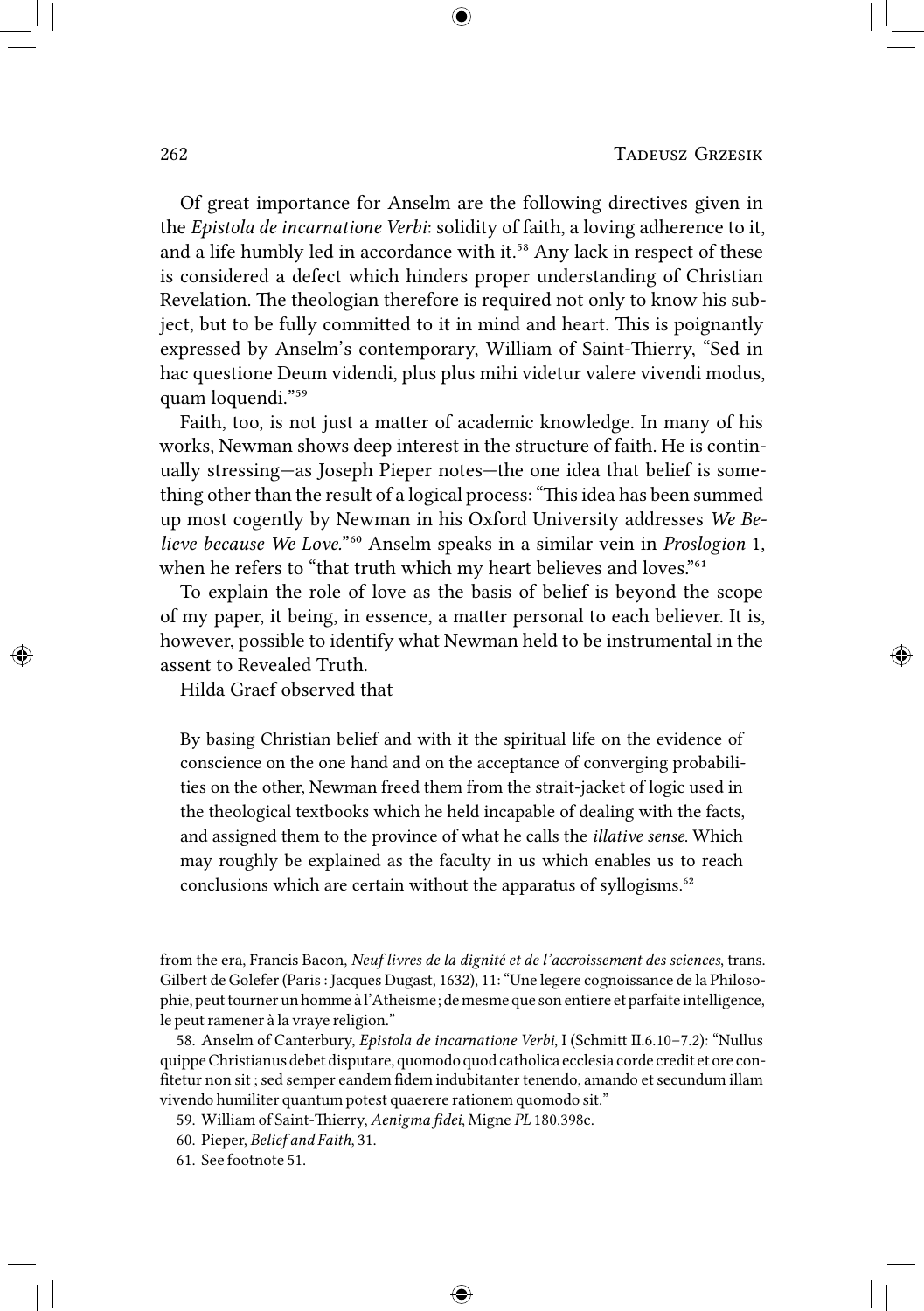Newman was concerned with showing the reasonableness of faith as it actually exists in the great mass of believers, most of whom may know nothing of abstract philosophical argument. So, too, did Anselm in his own time: they both tried to help realize not only how we come to believe, but also the power of faith and its meaning in our lives.

When considering the true test of the utility of a religion, Leslie Stephen concludes:

Faith lays so powerful a grasp upon the soul, that it survives even in the midst of moral and mental degradation . . . If the power of saving souls be the true test of the utility of a religion, that is not the genuine creed which makes men most decorous, but that which stimulates the keenest sensibility to the influences of the unseen world. The hope of ultimate pardon may make murder more frequent, but it gives a better chance of saving the murderer's soul at the very foot of the gallows.<sup>63</sup>

This certainty, given by faith, has the power to save, because "[o]f all points of faith, the being of God is, . . . " as Newman says, "encompassed with the most difficulty, and yet borne in upon our minds with the most power."<sup>64</sup> Like Anselm, he too stresses the necessity of properly preparing the heart before dealing with matters divine: "For is not this the error, the common and fatal error, of the world, to think itself a judge of Religious Truth without preparation of heart?"<sup>65</sup>

"Prius ergo fide mundandum est cor."<sup>66</sup> Anselm sees this as essential in his prefatory comment of the *Epistola de incarnatione Verbi*: the human heart needs to be cleansed by faith and obedience to the Lord's precepts. These commandments are for Anselm and all believers an expression of rectitude that is to be honored by all who "seek him with a sincere heart."

This aspect of the problem is very important for the *quaerere Deum* and one which Martians must take into account if they are to be sensible in what they say. We may value their involvement, but only on condition that they contribute to the understanding of the problem in a way which does not distort Anselm's thought. They, of course, could nevertheless con-

<sup>62.</sup> Hilda C. Graef, *God and Myself: The Spirituality of John Henry Newman* (London: P. Davies, 1967), 177–78.

<sup>63.</sup> Leslie Stephen,*An Agnostic's Apology, and Other Essays*, 2nd ed. (London: Smith, Elder and Co., 1903), 176.

<sup>64.</sup> Newman, *Apologia pro vita sua*, 239.

<sup>65.</sup> Newman, *University Sermons*, 198.

<sup>66.</sup> Anselm of Canterbury, *Epistola de incarnatione Verbi*, I (Schmitt II.8.7).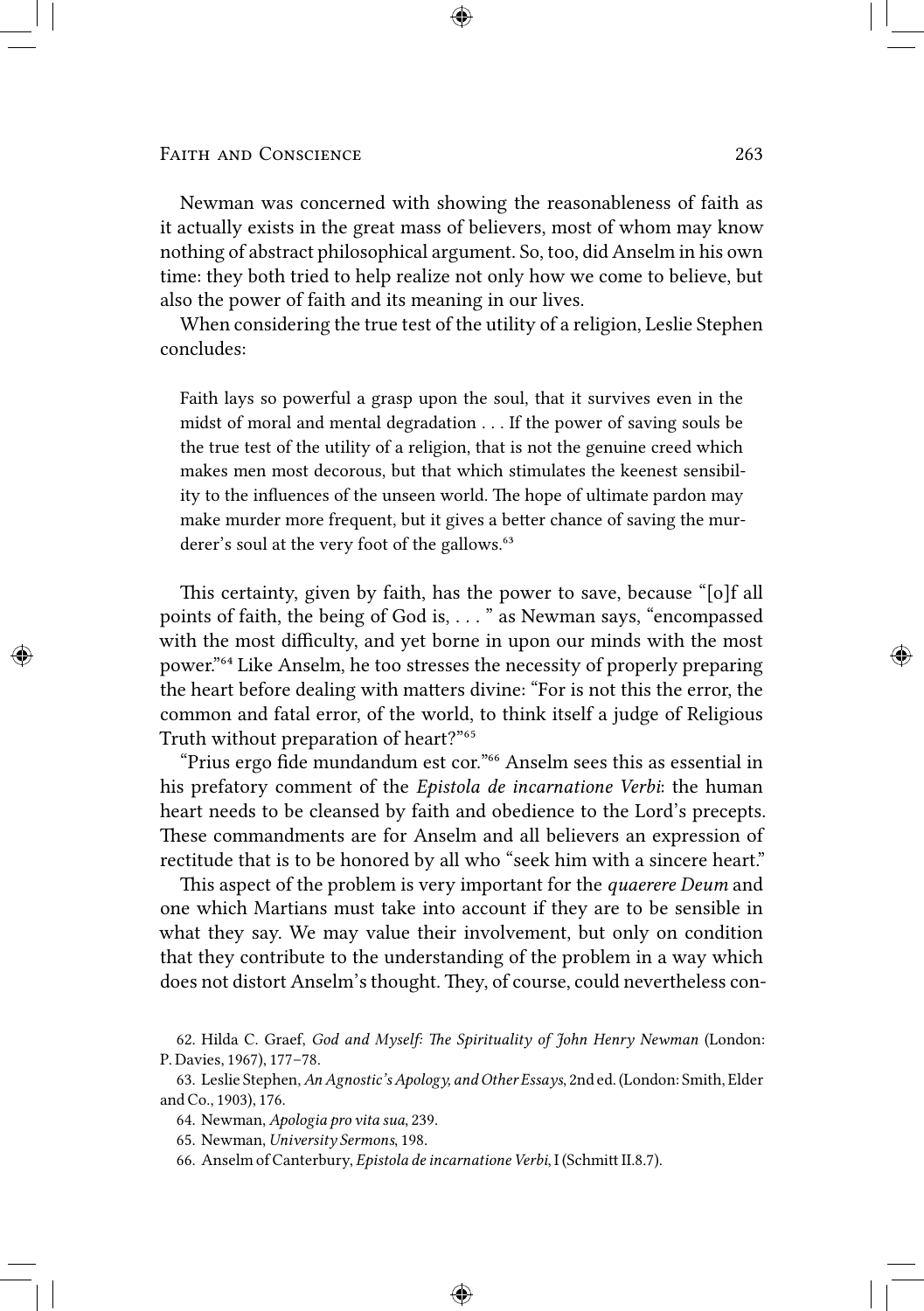clude that his argument is not an ontological one at all (which would make sense), and restrict themselves to studying the ontological arguments of other thinkers.

Rectitude is an essential idea in Anselm's philosophy: he defines truth in his *De veritate* as "rectitudo sola mente perceptibilis"<sup>67</sup> and this is a matter of Absolute truth, real truth and not the "dictatorship of relativism" (to use Cardinal Joseph Ratzinger's expression).

Our problem, as human beings and academics, is, I would contend, one of God and Truth, which are the foundation of our certainty, if our lives and study are to make sense.

A few years ago, I read in some magazine what a retired professor from Alabama said regarding truth and the university. He could now honestly speak out, as being retired, he was out of reach of the university authorities: "The last thing we could be concerned about at my university was truth: truth was that, which those giving funds for the university decreed."

A situation such as this would have been judged absurd by Anselm, who in *Proslogion* 3 says,

Si enim aliqua mens posset cogitare aliquid melius te, ascenderet creatura super creatorem, et iudicaret de creatore; quod valde est absurdum.<sup>68</sup>

We are not called to create the truth, (i.e. "to be above the Creator"), nor may we pretend that it does not exist; we may only aspire to come to a full knowledge of it. *Quaerere Deum* and *quaerere veritatem* are closely linked to each other. The denial of one brings about the denial of the other. We are subject to both and may not be judges of either of them.

In a speech given to academics during his visit to Cracow in 1997, John Paul II said, "[m]an has a lively awareness of the fact that *the truth is above and beyond him*. Man does not create truth; rather truth discloses itself to man when he perseveringly seeks it. The knowledge of truth begets *a* spiritual joy (gaudium veritatis), alone of its kind."<sup>69</sup>

67. Anselm of Canterbury, *De veritate*, 11 (Schmitt I.191.19-20). Text cited according to the edition by Franciscus Salesius Schmitt, in S. Anselmi Cantuarensis archiepiscopi Opera Omnia, vol. 1 (Seckau: Ex officina abbatiae seccoviensis, 1938, reprint, Edinburgh: Thomas Nelson & Sons, 1946; Stuttgart; Bad Cannstatt: F. Fromann Verlag, 1968.), 169-99.

68. Anselm of Canterbury, *Proslogion*, 3 (Schmitt I.103.4-5).

69. John Paul II, "Address at the Meeting with the Rectors of the Polish Universities" (official English translation, Collegiate Church of Saint Ann, Warsaw, June 8, 1997), §4, http:// www.vatican.va/holy\_father/john\_paul\_ii/travels/documents/hf\_jp-ii\_spe\_08061997\_ universities\_en.html.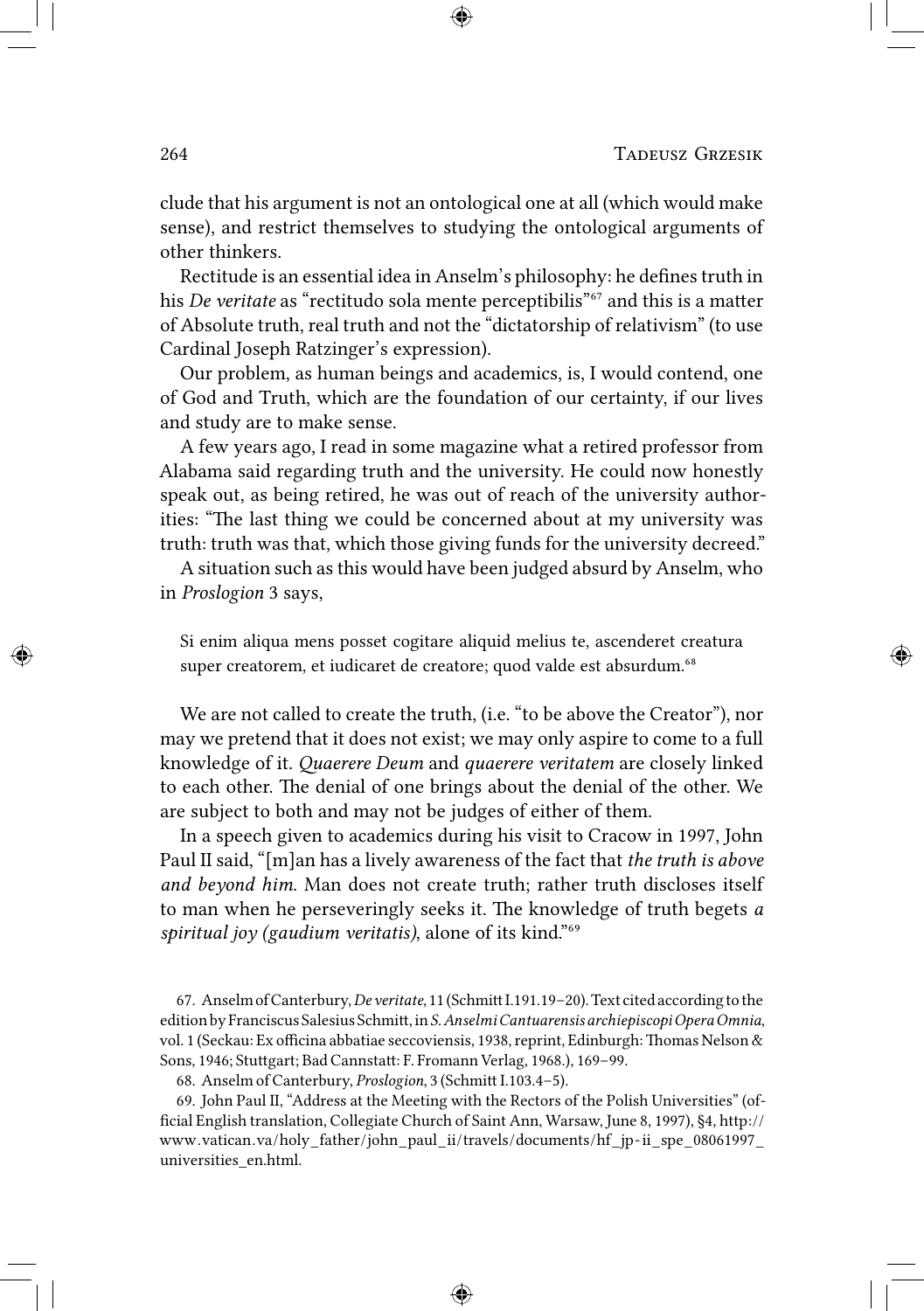To conclude, Anselm of Canterbury's example is to be heeded, if we are to learn something about God and speak of Him sensibly. For him, the doctrines of Christianity were an opportunity and an invitation to think, to learn and to receive the intelligence which faith itself gives. In all this, he realized that this process is one requiring perseverance in the *quaerere Deum* and a maturity of spirit which comes upon us with time and experience:

Nam et illi [patres ecclesiae], quia "breves dies hominis sunt," non omnia quae possent, si diutius vixissent, dicere potuerunt; et veritatis ratio tam ampla tamque profunda est, ut a mortalibus nequeat exhauriri. . . . Denique quoniam inter fidem et speciem intellectum quem in hac vita capimus esse medium intelligo: quanto aliquis ad illum proficit, tanto eum propinquare specie, ad quam omnes anhelamus, existimo.<sup>70</sup>

However, should we not wish to follow Anselm's example, then let us at least heed George Braque's warning: "Les preuves fatiguent la vérité." Romano Guardini, whose understanding of Anselm is commendable, would seem to offer an antidote to all Martians, when he says,

The essence of true understanding is not a fruit of argument, but of obedience and faith.  $\dots$  Only one attitude towards him [Christ] is justifiable: readiness to hear and to obey. Not because of any lack of independence or of perspicacity, but because criticism of Christ according to human standards is utterly senseless. . . . Faith is as essential to our understanding of him [Christ] as the eye is to colour and the ear to sound.<sup>71</sup>

In a paper on "Saint Anselm of Canterbury and Romano Guardini," Emery de Gaál offers the following insight, which may serve as a summing up of everything that I have sought to convey in this paper:

Anselm presents not a "colorless tinkering with terms," but a grateful discovery of the personal, dynamic, "self-revealing God" combining "event, content and effect." Unless this is consciously beheld and credibly lived, theology is merely one science among others—rational, perhaps rationalistic, but certainly skeptical and under the spell of the Zeitgeist. By heeding Anselm's

<sup>70.</sup> Anselm of Canterbury, *Cur Deus homo*, Commendatio (Schmitt II.40.2-12).

<sup>71.</sup> Romano Guardini, *The Lord*, trans. Elinor Castendyk (London: Longmans, Green, and Co., 1954), 533–34.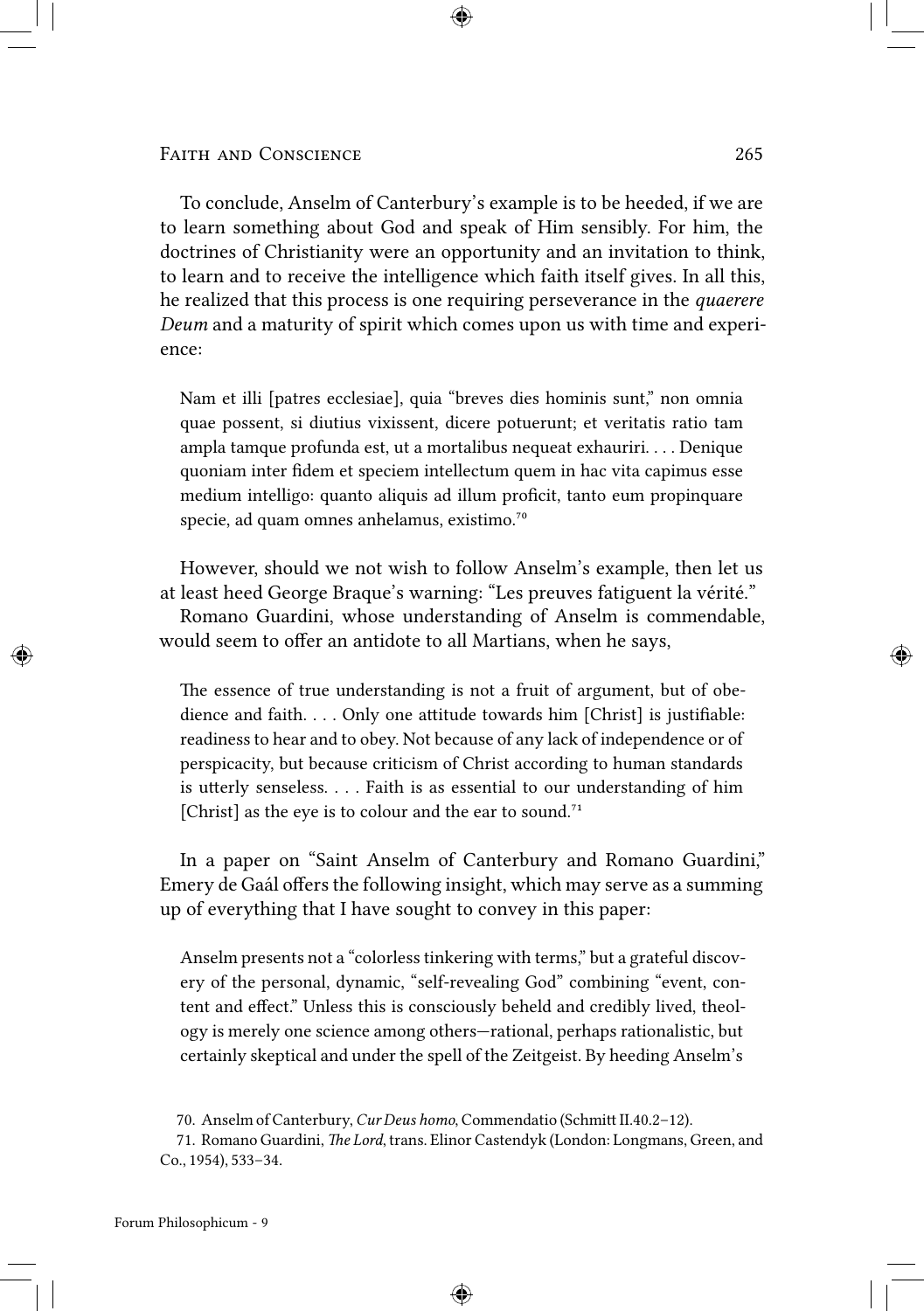programmatic "credo ut intelligam," theology comes into its own. All theology must arise from an inner believing certitude. This is the basis for "a real illumination, expanding and ordering reason through grace, a true elevation of insight beyond its natural confines."<sup>72</sup>

### **BIBLIOGRAPHY**

Anselm of Canterbury. *Cur Deus homo*. Edited by Franciscus Salesius Schmitt. In *S. Anselmi Cantuarensis archiepiscopi Opera Omnia*, vol. 2: 37–133. Roma: [Sansaini], 1940. Reprint, Edinburgh: Thomas Nelson & Sons, 1946; Stuttgart; Bad Cannstatt: F. Fromann Verlag, 1968.

-. De veritate. Edited by Franciscus Salesius Schmitt. In *S. Anselmi Cantuarensis archiepiscopi Opera Omnia*, vol. 1: 169–99. Seckau: Ex officina abbatiae seccoviensis, 1938. Reprint, Edinburgh: Thomas Nelson & Sons, 1946; Stuttgart; Bad Cannstatt: F. Fromann Verlag, 1968.

.*Epistola deincarnatione Verbi*. Edited by Franciscus Salesius Schmi. In*S.Anselmi Cantuarensis archiepiscopi Opera Omnia*, vol. 2: 3–35. Roma: [Sansaini], 1940. Reprint, Edinburgh: Thomas Nelson & Sons, 1946; Stuttgart; Bad Cannstatt: F. Fromann Verlag, 1968.

-------------. *Proslogion*. Edited by Franciscus Salesius Schmitt. In *S. Anselmi Cantuarensis archiepiscopi Opera Omnia*, vol. 1: 89–122. Seckau: Ex officina abbatiae seccoviensis, 1938. Reprint, Edinburgh: Thomas Nelson & Sons, 1946; Stuttgart; Bad Cannstatt: F. Fromann Verlag, 1968.

-. *Reply to Gaunilo [Pro Inspiente]*. Edited by Franciscus Salesius Schmitt. In *S. Anselmi Cantuarensis archiepiscopi Opera Omnia*, vol. 1, "Quid ad haec respondeat editor ipsius libelli": 130–39. Seckau: Ex officina abbatiae seccoviensis, 1938. Reprint, Edinburgh: Thomas Nelson & Sons, 1946; Stuttgart; Bad Cannstatt: F. Fromann Verlag, 1968.

. *St.Anselm's Proslogion*. Trans. and introduction by Max J. Charlesworth. Notre Dame: University of Notre Dame Press, 1979.

Bacon, Francis.*Advancement of Learning*. In*Advancement of Learning, andNovumOrganum*, 1-307. Revised ed. London; New York: The Colonial Press, 1900.

. *De dignitate et augmentis scientiarum libri IX*. Londini: in Officina Ioannis Haviland, 1623.

.*Neuflivres de la dignité et de l'accroissement des sciences*. Translated by Gilbert de Golefer. Paris: Jacques Dugast, 1632.

Blondel,Maurice.*Action (1893): Essay on aCritique of Life and a Science ofPractice*.Translated by Oliva Blanchette. Notre Dame: University of Notre Dame, 1984.

.*L'action: Essai d'une critique dela vie et d'une science dela pratique*.Paris:F.Alcan,1893. Bocheński, Józef Maria. *Wspomnienia*. Kraków: Philed, 1994.

de Gaál, Emery. "St. Anselm of Canterbury and Romano Guardini." *Saint Anselm Journal* 2, no. 1 (2004): 30–41.

de Lubac, Henri. *The Discovery of God*. Translated by Alexander Dru. London: Darton, Longman & Todd, 1960. Originally published as *Sur les chemins de Dieu* (Paris: Aubier, 1956).

. " 'Seigneur, je cherche ton visage' : Sur le XIVe chapitre du *Proslogion* de saint Anselme." *Archives de Philosophie* 39 (1976): 201–25; 407–25.

72. Emery de Gaál, "St. Anselm of Canterbury and Romano Guardini," *Saint Anselm Journal* 2, no. 1 (2004).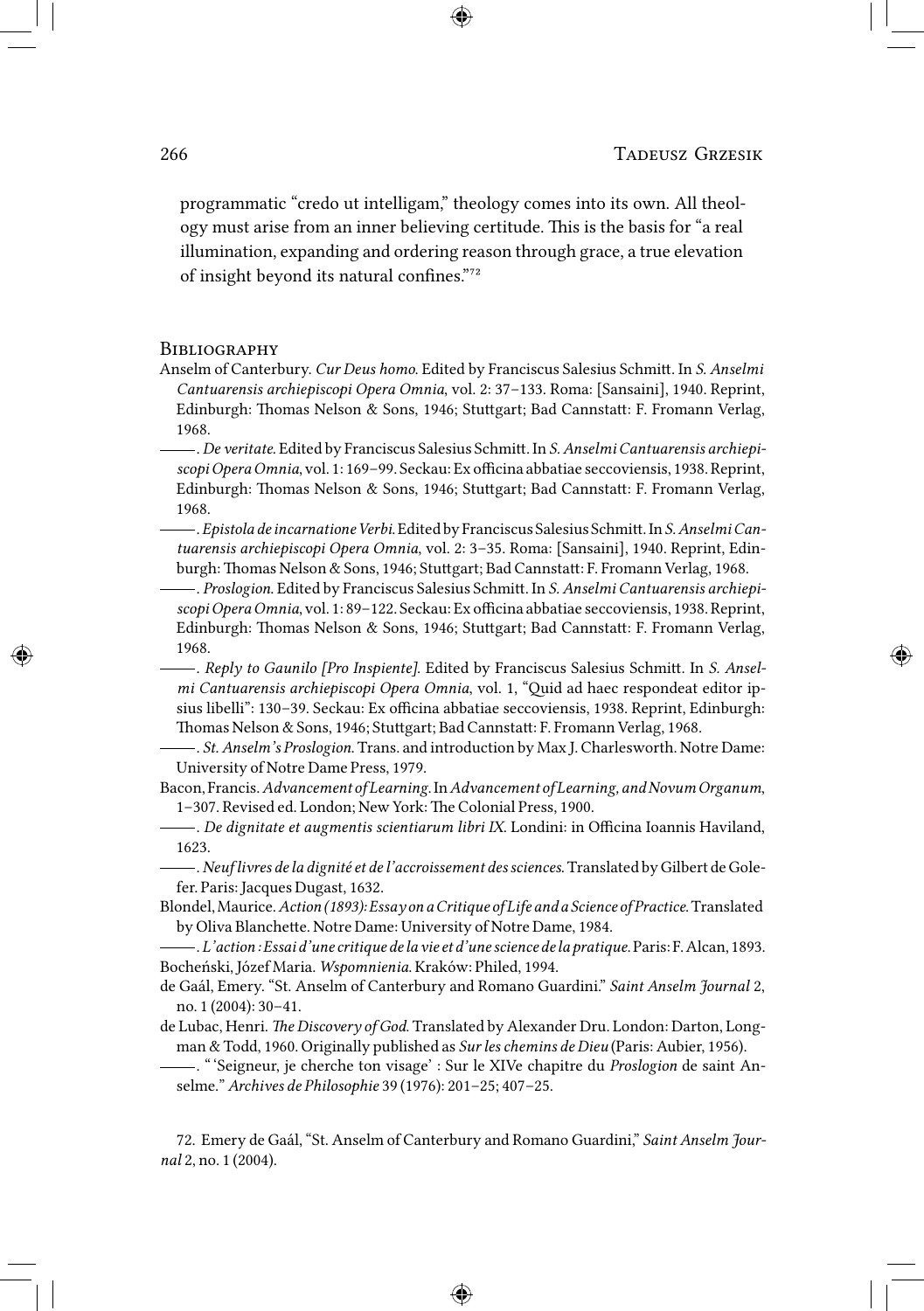- Graef, Hilda C. *God and Myself: The Spirituality of John Henry Newman*. London: P. Davies, 1967.
- Grzesik, Tadeusz. "Anselm of Canterbury—The First Accomplished Theologian of the Middle Ages (The Metaphysical Foundation of Anselm's *theologizare*)." *Acta Mediaevalia* 20 (2007): 113–37.
- -. "The Anselmian Roots of Aquinas." *Acta Mediaevalia* 20 (2009): 205-16.
- Guardini, Romano. *The Lord*. Translated by Elinor Castendyk. London: Longmans, Green, and Co., 1954.
- Henrici, Peter. "Ontologie et religion: De S. Anselme à Blondel."*Archivio di filosofia* 58 (1990): 421–34.
- Jastrow, Robert. *God and the Astronomers*. New York: Norton, 1978.
- John Paul II. "Address at the Meeting with the Rectors of the Polish Universities." Official English translation, Collegiate Church of Saint Ann, Warsaw, June 8, 1997. http : / / www . vatican.va/holy\_father/john\_paul\_ii/travels/documents/hf\_jp- ii\_spe\_08061997\_ universities\_en.html.
	- -. *Fides et ratio* [Encyclical letter of the Supreme Pontiff John Paul II: To the Bishops of the Catholic Church on the Relationship Between Faith and Reason]. Washington, D.C.: United States Catholic Conference, 1998.
- Lang, Helen S. "Language as Participation in Anselm's *Proslogion*." In *St. Anselm, Bishop and inker*, edited by Roman Majeran and Edward Iwo Zieliński, 209–23. Lublin: University Press of the Catholic University of Lublin, 1999.
- Nédoncelle, Maurice. *Is There a Christian Philosophy?* Translated by Illtyd Trethowan. London: Burns & Oates, 1960.
- Newman, John Henry. *Apologia pro vita sua: Being a History of His Religious Opinions*. London; New York: Longmans, Green, and Co., 1890.
	- . *CertainDifficulties Felt by Anglicans in Catholic Teaching*. Vol. 2. "New impression" ed. London: Longmans, Green, and Co., 1914.
- . *Discussions and Arguments on Various Subjects*. New ed. London: Longmans, Green, and Co., 1891.
- . *An Essay in Aid of a Grammar of Assent*. Edited by Charles Frederick Harrold. New York; London; Toronto: Longmans, Green, and Co., 1947.
- . *University Sermons: Fieen Sermons Preached before the University of Oxford 1826–43*. London: Society for Promoting Christian Knowledge, 1970.
- Origen. *Selectain Psalmos*.Edited by Vincent Delarue.In*Patrologiae Cursus Completus: Series Graeca*, Vol. 12,*Origenis Opera Omnia,*"Ex Origenis Commentariis in Psalmos": 1053–686. Paris: Jacques Paul Migne, 1857.
- Pascal, Blaise. *Pensées*. Edited by Léon Brunschvicg. In *Œuvres de Blaise Pascal ; publiées suivant l'ordre chronologique, avec documents complémentaires, introductions et notes*, edited by Léon Brunschvicg, Pierre Boutroux and Felix Gazier, vol. 12-14. Paris : Hachette, 1921. . *Pensées*. Edited by Louis Lafuma. Paris: Seuil, 1962.
- Pieper, Josef. *Belief and Faith: A Philosophical Tract*. Translated by Richard and Clara Winston. London: Faber and Faber, 1963.
- . *Faith, Hope, Love*. Translated by Richard and Clara Winston and Mary Frances Mc-Carthty. San Francisco: Ignatius Press, 1997.
- Schmitt, Franciscus Salesius. "Anselm und der (Neu-) Platonismus." In Analecta Anselmiana: *Untersuchungen über Person undWerkAnselms vonCanterbury*, vol.1, edited by Franciscus Salesius Schmitt: 39-71. Frankfurt am Main: Minerva, 1969.

Scruton, Roger. *An Intelligent Person's Guide to Philosophy*. London: Duckworth, 1996.

Stein, Edith. *Finite and Eternal Being: An Attempt at an Ascent to the Meaning of Being*. Trans-